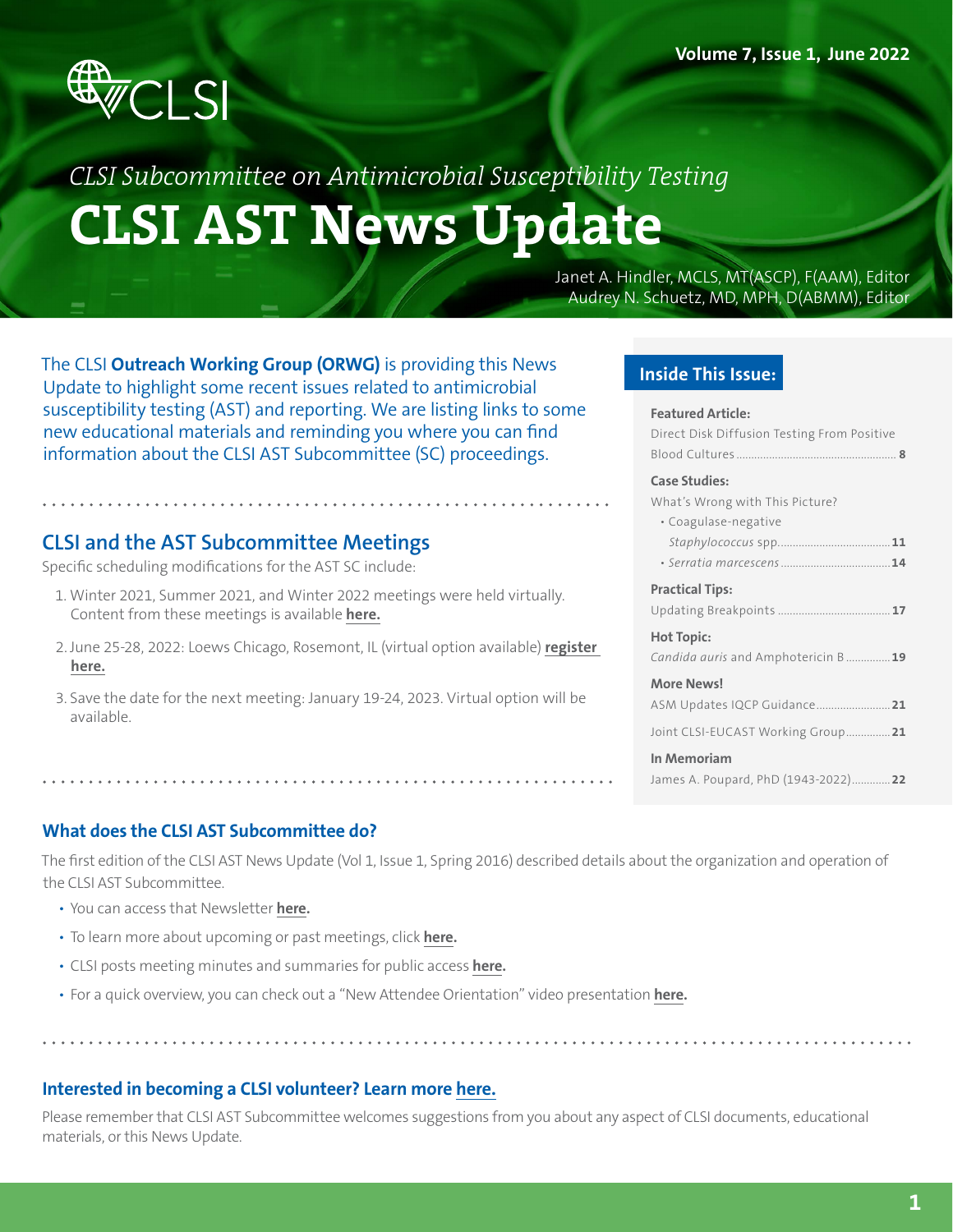## **CLSI AST Subcommittee Partnerships**

Representatives with expertise in antimicrobials from the following organizations attend and participate in CLSI AST Subcommittee meetings and aid in dissemination of information regarding CLSI decisions and AST issues.

American College of Clinical Pharmacy Infectious Diseases Practice and Research Network (ACCP INFD PRN) American Society for Microbiology (ASM) Association of Public Health Laboratories (APHL) ASTM International College of American Pathologists (CAP) European Committee on Antimicrobial Susceptibility Testing (EUCAST) Infectious Diseases Society of America (IDSA) Pediatric Infectious Diseases Society (PIDS) Society for Healthcare Epidemiology of America (SHEA) Society of Infectious Diseases Pharmacists (SIDP) Susceptibility Testing Manufacturers Association (STMA)

### **Instructions for Accessing Topics/Articles in Previous CLSI News Updates:**

- 1. Access the searchable CLSI AST SC Files and Resources **[here](https://clsi.org/meetings/ast-file-resources).**
- 2. Enter keyword (eg, *Candida auris*) in the "Search" box.
- 3. A listing will display items in which this keyword appears. In columns 2 (Document) and 4 (Details), the notation "AST News Update" identifies the News Update edition where the keyword appears.
- 4. Click on the link in column 2 ("Document") to access the specific News Update edition and retrieve the article.

**Note that additional AST SC Files and Resources can be accessed by following these same steps.**

## **Webinars**

Registration will open mid-June. for information on upcoming webinars please visit the CLSI website **[here.](https://clsi.org/standards/products/webinars/education/)**

## **Upcoming Webinar**

#### **2022 CLSI Joint Webinar With SIDP-ACCP**

The Laboratory—Stewardship Partnership: Putting Susceptibility Testing Results for Gram-Negative Organisms Into Practice

Thursday, July 14, 2022 | 1:00-2:30 pm Eastern (US) Time

#### **Presenters:**

Tanis Dingle, PhD, D(ABMM), FCCM *Clinical Microbiologist Alberta Precision Laboratories–Public Health Laboratory Edmonton, AB, Canada*

Samuel L. Aitken, PharmD, MPH, BCIDP *Pharmacy Specialist, Infectious Diseases University of Michigan Ann Arbor, MI, USA*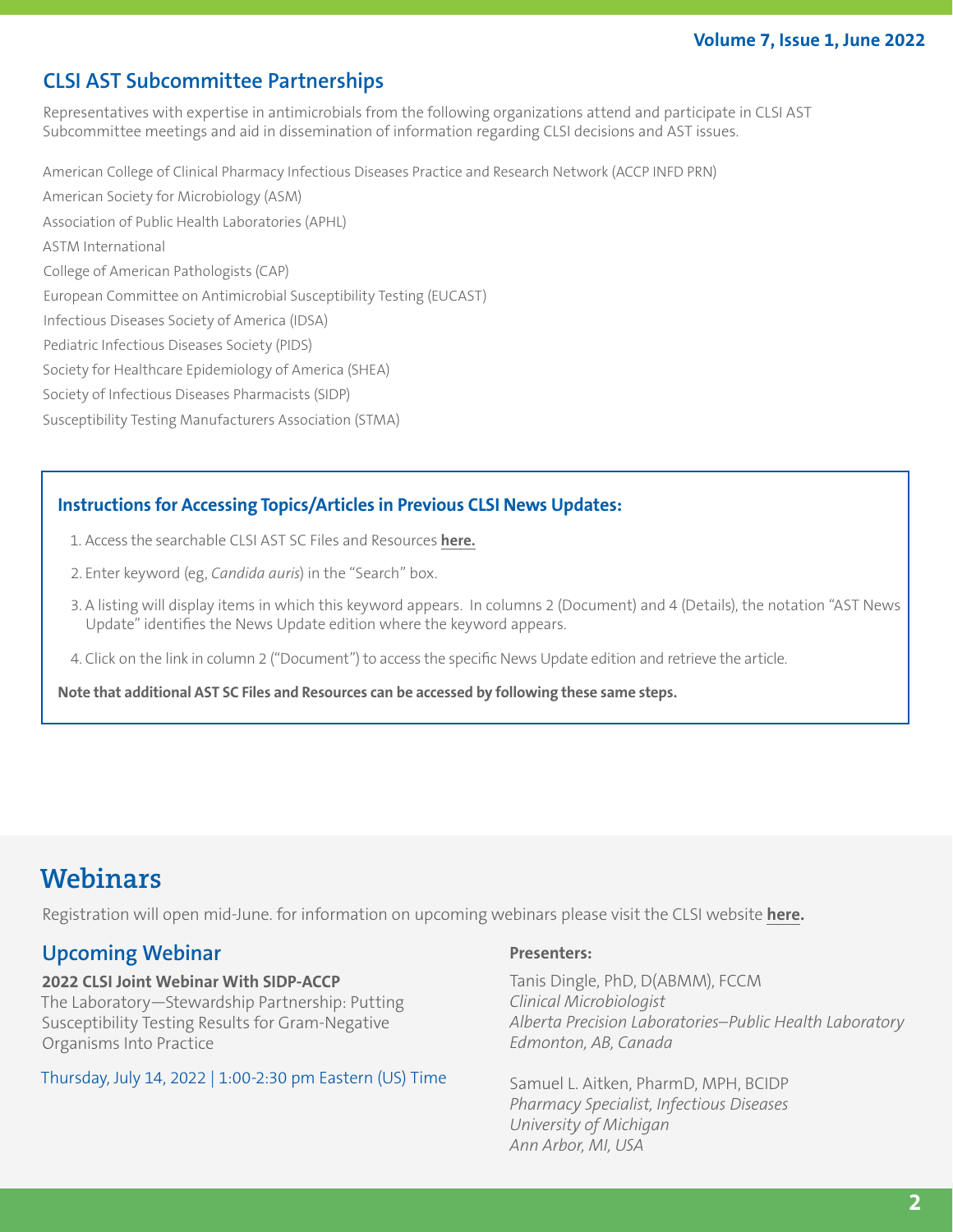## **Archived and Free On-Demand Webinars:**

Recently archived CLSI webinars can be accessed on demand (it is best to search by date) **[here.](http://clsi.org/standards/products/microbiology/education/)** Archived on-demand webinars are available free of charge **six months** after the scheduled event for CLSI members. Some recent webinars are listed below:

- Analysis and Presentation of Cumulative Antimicrobial Susceptibility Test Data (April 2022)
- CLSI 2022 Antimicrobial Susceptibility Testing Update (March 2022)
- Breakpoints Matter: Understanding CLSI Efforts and New CAP Requirements to Ensure Appropriate Antimicrobial Treatment for All Patients (January 2022)
- \*CLSI-SIDP ACCP Annual Webinar: The Evolving Value of a Laboratory Stewardship Partnership: Cases in Susceptibility Testing, Rapid Diagnostics and More! (September 2021)
- CLSI-CAP Annual Webinar: Ensuring Quality Beyond the Test: Reporting Antimicrobial Susceptibility Results (FREE January 2021)
- CLSI-CAP Annual Webinar: Incorporating the Newest CLSI Recommendations for Antimicrobial Susceptibility Testing Into Your Stewardship Activities (FREE January 2021)
- What's New in the 2020 Standards for Antimicrobial Susceptibility Testing (FREE February 2020)
- Understanding Breakpoint Decisions: CLSI Rationale Documents (FREE December 2019)
- CLSI-CAP Annual Webinar: Rational Approach to Antibacterial and Antifungal Breakpoints (FREE November 2019)
- Understanding Susceptibility Test Data as a Component of Antimicrobial Stewardship in Veterinary Settings (FREE July 2019)
- \*This webinar was not hosted by CLSI, but can be purchased on demand **[here.](https://www.proce.com/activities/activity_detail?id=1327)**

## **CLSI Educational Workshops Held at CLSI Meetings**

### **Upcoming Workshop (In Person, Virtual, and On Demand)**

**Updating Breakpoints—Challenges and Solutions for Various Stakeholders**

Saturday, June 25, 2022, 5:00–7:00 PM CST Loews Chicago O'Hare Hotel, Rosemont, IL

#### **Presenters:**

Natasha Griffin, PhD *Center for Devices and Radiological Health (CDRH) US Food and Drug Administration Silver Spring, MD*

Romney M. Humphries, PhD, D(ABMM) *Medical Director, Clinical Microbiology Vanderbilt University Medical Center Nashville, TN*

Jean B. Patel, PhD, D(ABMM) *Principal Scientist, Microbiology Beckman Coulter Sacramento, CA*

Dimitri Iarikov, MD, PhD *Center for Drug Evaluation and Research (CDER) US Food and Drug Administration Silver Spring, MD*

The slides presented for previous educational workshops can be found **[here.](https://clsi.org/meetings/ast-file-resources/)**

**Note:** The last workshop was held in January 2020. Workshops will resume with the above-mentioned event.

2.0 P.A.C.E.® CE Credits will be provide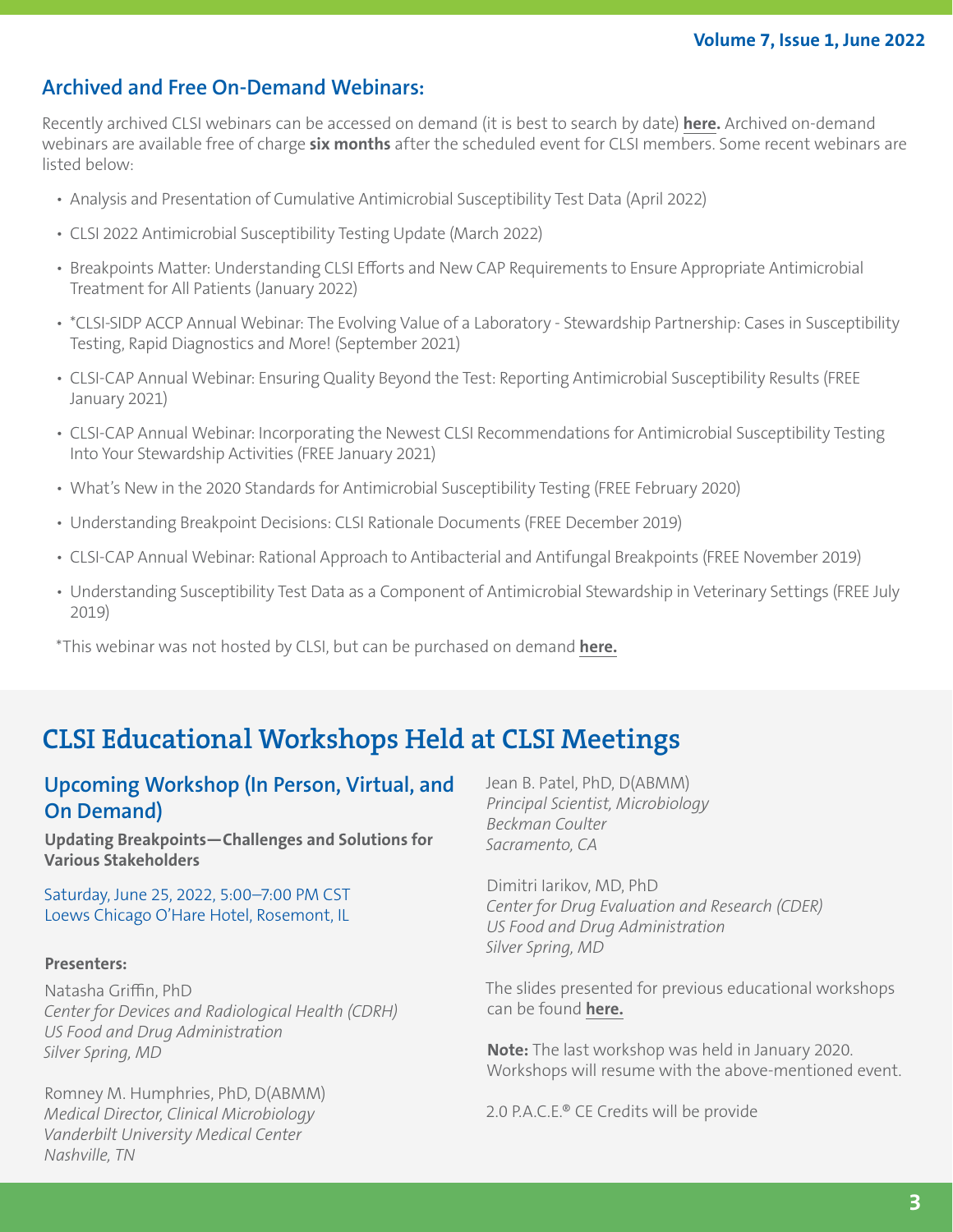## **ASM Microbe 2022 (In Person and Virtual) Washington, DC**

### **ORWG-Submitted Presentations (Available On Demand)**

#### **Symposium**

**Title:** Antibiograms: What for?

**Date/Time:** Monday, June 13, 2022, 8:15-10:00 am EST

#### **Presenters:**

Patricia Simner, PhD, D(ABMM) *Johns Hopkins Medical Institute Baltimore, MD*

Kate Dzintars, PharmD, BCPS-AQ ID *Johns Hopkins Medical Institute Baltimore, MD*

**Meet the Experts** 

**Title:** Piperacillin-Tazobactam: Clinical and Susceptibility Review

**Date/Time:** Sunday, June 12, 2022, 7:00-8:00 am EST

**Presenter:** 

Pranita Tamma, MD *Johns Hopkins Medical Institute Baltimore, MD* 

## **New Educational Resource for CLSI M100! [FREE!](https://clsi.org/standards/products/microbiology/companion/using-m100/)**



## **Using M100-Ed32**

## Using M100: Performance Standards for Antimicrobial Susceptibility Testing

Improve your lab's antimicrobial susceptibility testing (AST) by using this self-paced, online learning program. This interactive program will teach you how to navigate the many tables found in CLSI's document M100—Performance Standards for Antimicrobial Susceptibility Testing, 32nd Edition.

#### **During this online learning course, you will learn:**

- More about CLSI and its role in AST.
- How to locate specific tables in M100 that can guide AST testing and reporting decisions, such as:
	- Selecting antimicrobial agents for testing and reporting.
	- Interpreting zone diameter and minimal inhibitory concentration (or MIC) measurements.
	- Choosing organisms for quality control of disk diffusion and MIC tests.

### **Cost: [Free](https://clsi.org/standards/products/microbiology/companion/using-m100/)**

Interested in getting 1.5 P.A.C.E.® CE Credits for completing this course? Simply purchase the add-on CE credits for \$30 **[here,](https://clsi.org/standards/products/microbiology/companion/using-m100-ce/)** before or after you complete the course.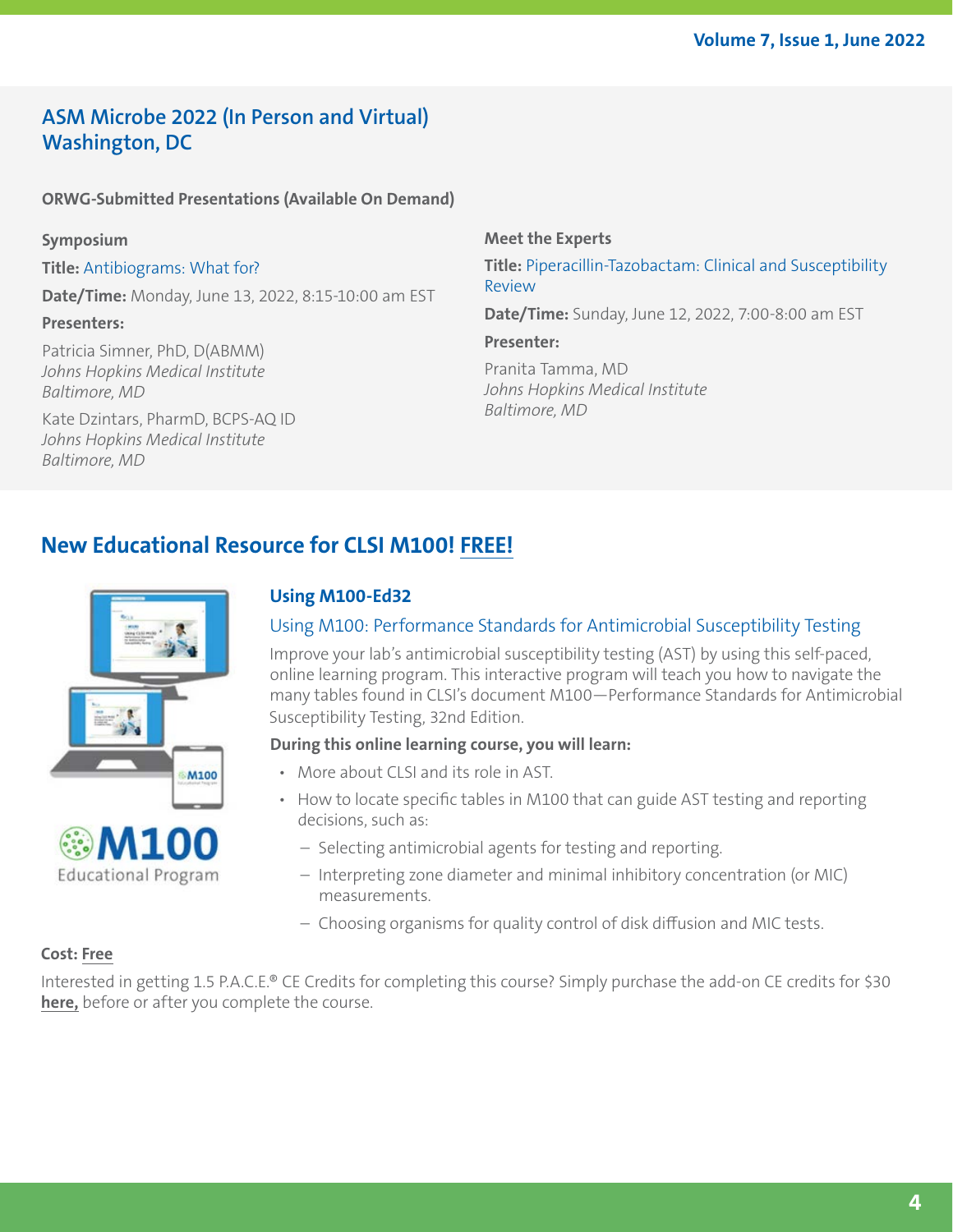### **Volume 7, Issue 1, June 2022**

## **New/Updated CLSI AST Documents Are Here!**

## **M100 | Performance Standards for Antimicrobial Susceptibility Testing, 32nd Edition**



This new edition is available as a read-only version **[here.](https://clsi.org/standards/products/free-resources/access-our-free-resources/)** Review the listing of all changes in the front of M100 32nd Edition "Overview of Changes" section.

### **Major changes include:**

#### **Revised Breakpoints:**

- Cefiderocol
	- Disk diffusion breakpoints for Enterobacterales and *Acinetobacter* spp.
	- Disk diffusion and MIC breakpoints for *Stenotrophomonas maltophilia*
- Ceftolozane-tazobactam
	- Disk diffusion breakpoints for Enterobacterales
- Piperacillin-tazobactam
	- Disk diffusion and MIC breakpoints for Enterobacterales
- Ampicillin-clavulanate
	- MIC breakpoints for *Haemophilus influenzae*
- Lefamulin
	- Disk diffusion breakpoints for *H. influenzae* and *Streptococcus pneumoniae*

#### **Deleted Breakpoints:**

- Amoxicillin-clavulanate
	- Disk diffusion breakpoints for *H. influenzae*

### **Additional Information:**

- New dosage regimen comments for existing antimicrobial agents and a variety of organisms/organism groups
- Activity of beta-lactam combination agent versus beta-lactam alone

#### **Expanded Recommendations:**

- Direct disk diffusion testing: Enterobacterales from positive blood culture broth
	- Added breakpoints for 8-10 h readings for:
		- Aztreonam
		- Ceftazidime
		- Ceftriaxone
		- Tobramycin
- Direct disk diffusion testing: *Pseudomonas aeruginosa* from positive blood culture broth
	- Added breakpoints for 8-10 h readings for:
		- Ciprofloxacin
		- Meropenem
	- Added breakpoints for 16-18 h readings for:
		- Ceftazidime
		- Ciprofloxacin
		- Meropenem
		- Tobramycin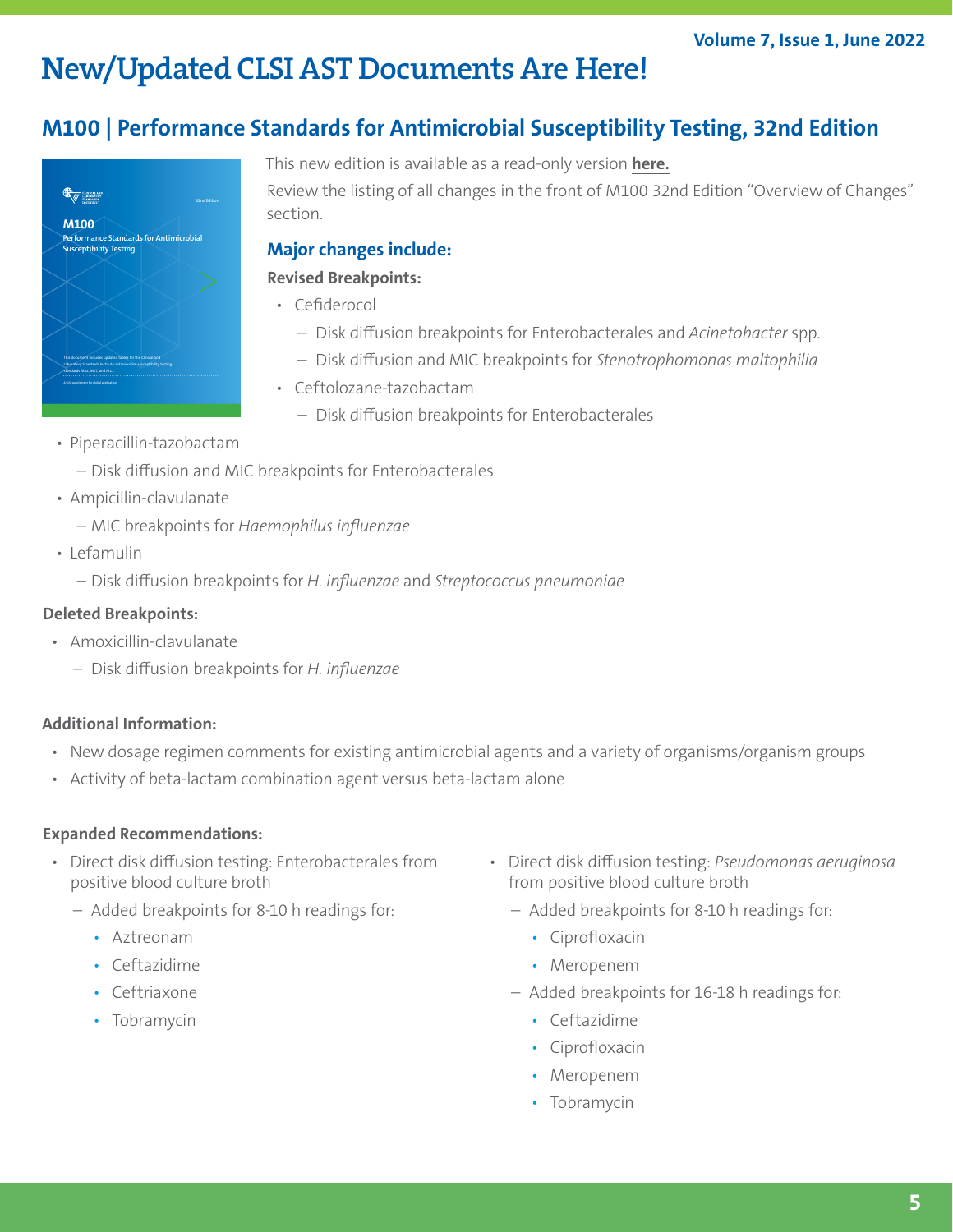## **M100-Ed32 Updates** *(Continued)*

### **MIC QC ranges added:**

- Colistin
	- *Escherichia coli* NCTC™ 13846
- Ceftibuten
	- *E. coli* ATCC® 13353
	- *Klebsiella pneumoniae* ATCC® BAA-1705
	- *K. pneumoniae* ATCC® BAA-2814
- Gentamicin
	- *Neisseria gonorrhoeae* ATCC® 49226

### **MIC QC ranges revised:**

- Colistin
	- *E. coli* ATCC® BAA-3170 (formerly AR Bank #0349 *mcr-1*)
	- *P. aeruginosa* ATCC® 27853
- Imipenem
	- *E. coli* ATCC® 25922™
	- *K. pneumonia*e ATCC® 700603

### **No additions/revisions to disk diffusion QC ranges**

- Meropenem:
	- *E. coli* NCTC™ 13353
	- *Acinetobacter baumannii* NCTC™ 13304
- Tebipenem QC ranges:
	- *Bacteroides fragilis* ATCC® 25285
	- *Bacteroides thetaiotaomicron* ATCC® 29741
	- *Clostridioides difficile* ATCC® 700057
	- *Eggerthella lenta* ATCC® 43055
- Imipenem-relebactam
	- *E. coli* ATCC® 25922™
	- *K. pneumoniae* ATCC® 700603
- Fidaxomicin
	- *C. difficile* ATCC® 700057

## **Rationale Documents**

CLSI publishes rationale documents that provide the scientific reasons behind the subcommittee's decisions, along with documentation of the standardized data and methods used to determine breakpoints.

Piperacillin-tazobactam Breakpoints for Enterobacterales, 1st edition was published in February 2022 and is the latest addition to these documents. To access rationale documents, click **[here.](https://clsi.org/standards/products/packages/mrpkg/)**

FDA-recognized breakpoints can be found **[here.](https://www.fda.gov/drugs/development-resources/fda-recognized-antimicrobial-susceptibility-test-interpretive-criteria)**

## **Archives of Retired Breakpoints and Methods**

An archive of breakpoints removed from M100 since 2010 together with the rationale for their removal is available **[here.](https://clsi.org/media/1828/_m100_archived_drugs_table.pdf)**

Similarly, an archive of methods removed from M100 since 2017 is available **[here.](https://clsi.org/media/1899/_m100_archived_methods_table.pdf)**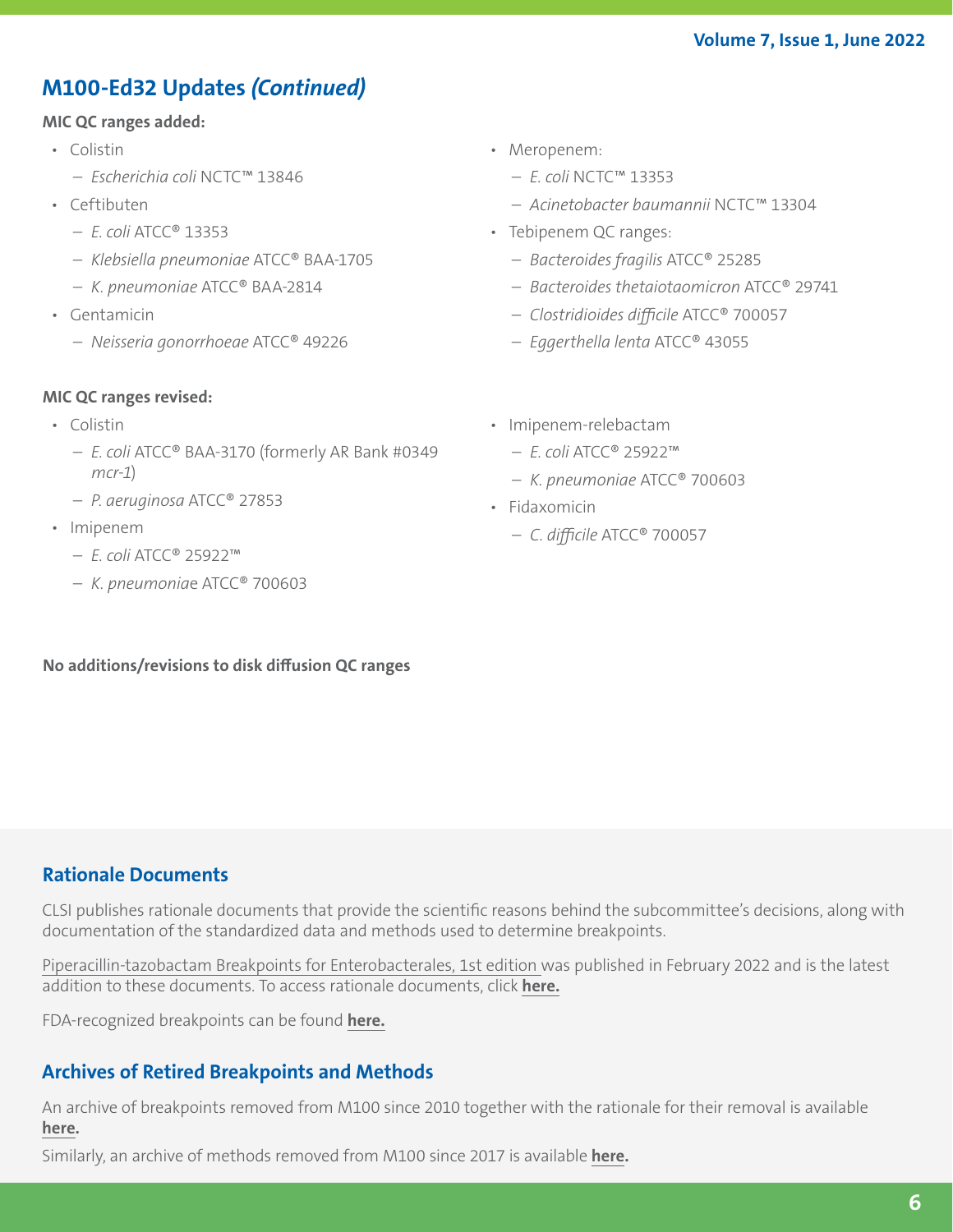## **New/Updated CLSI AST Documents Are Here!**

## **[M39](https://clsi.org/standards/products/microbiology/documents/m39/) | Analysis and Presentation of Cumulative Antimicrobial Susceptibility Test Data, 5th Edition**



This guideline describes methods for recording and analyzing antimicrobial susceptibility test data, consisting of cumulative and ongoing summaries of susceptibility patterns of clinically significant microorganisms.

## **New and expanded content includes:**

- Refined definitions for "cumulative antimicrobial susceptibility test data report" and "antibiogram."
- Considerations for extracting data from different sources (eg, automated antimicrobial susceptibility testing instrument, LIS, electronic health record) for antibiogram preparation.
- Combining results from rapid diagnostics and antimicrobial resistance marker testing with the antibiogram.
- Developing antibiograms for yeast and antifungal agents.
- Developing antibiograms for multiple facilities, long-term care facilities, and veterinary practices.
- Use of antibiograms in antimicrobial stewardship programs.
- Considerations for preparing cumulative antimicrobial susceptibility test data reports for peer-reviewed publication.
- Using statistical analysis including percentiles, interquartile ranges,  $MIC_{50}$ ,  $MIC_{90}$ , to evaluate antibiogram data.
- Including intermediate<sup>^</sup> in antibiograms for applicable antimicrobial agents known to have the ability to concentrate in the urine.
- Defining antibiogram percent susceptible thresholds related to empirical therapy decisions.





In addition, the recommendation to list percent intermediate in addition to percent susceptible for penicillin with viridans group streptococci was deleted.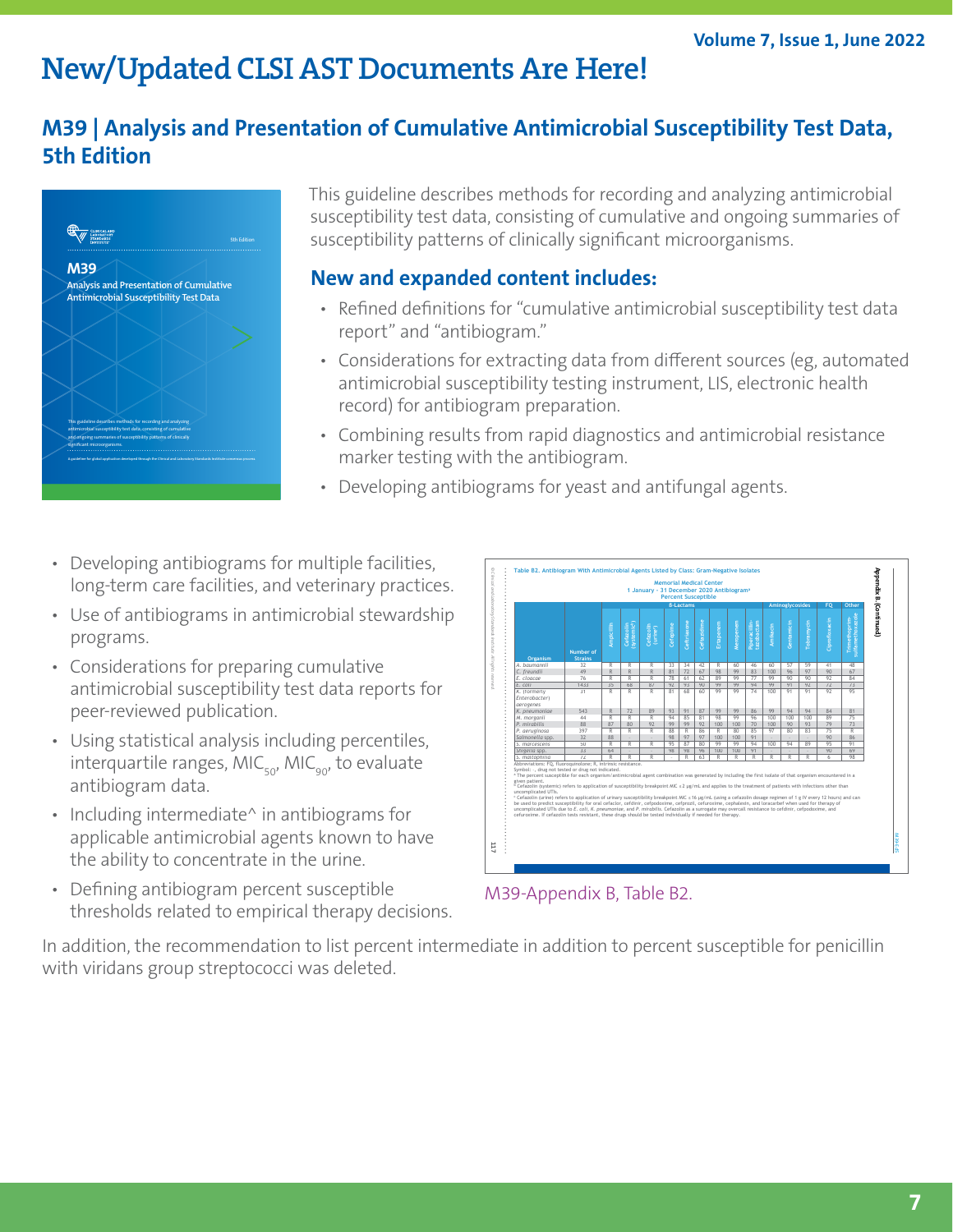## <span id="page-7-0"></span>**Implementation of the CLSI Method for Direct Disk Diffusion Testing From Positive Blood Cultures**

*Audrey N. Schuetz, Mayo Clinic, Rochester, MN April Bobenchik, Penn State Hershey Medical Center, Hershey, PA Shelley Campeau, Microbiology Consultant, Tucson, AZ*

The CLSI AST Subcommittee has developed and published breakpoints for direct blood culture disk diffusion (DD) testing of several antimicrobial agents for Enterobacterales and *Pseudomonas aeruginosa.*<sup>1</sup> This project was undertaken to provide antimicrobial susceptibility testing (AST) results earlier than traditional AST methods. Rapidity of susceptibility testing and reporting is particularly important for bloodstream infections. Studies have shown that mortality from sepsis increases every hour that the time to first appropriate antimicrobial is delayed.<sup>2</sup> CLSI developed this method to provide laboratories with a direct-from-blood culture testing approach which is both simple to perform and inexpensive.



An initial pilot study of direct DD from positive blood cultures demonstrated good performance, and the method has since been optimized.3 To establish breakpoints, results from the direct DD method using positive blood culture broth as the inoculum with incubation of the DD test for 8-10 and 16-18 hours were compared to the standard DD method using isolated colonies with 16-18 hours incubation. For some agents, the standard breakpoints worked, while others needed adjustment. It is important to note that the breakpoints for *P. aeruginosa* for ciprofloxacin at the 8-10 hour read differ from the standard DD breakpoints for *P. aeruginosa* for that antimicrobial. Details of this method and DD breakpoints are provided in Tables 3E-1, -2, and -3 of the M100 document.

Recent M100 2022 breakpoint additions for direct blood culture DD include several antimicrobial agents for Enterobacterales and *P. aeruginosa*, including both early (8-10-hour reading) and overnight (16-18-hour reading) breakpoints for several antimicrobials (see Table 1).

#### **Table 1. CLSI Breakpoints for Direct Blood Culture Disk Diffusion**

|                                                                     |                | <b>Enterobacterales</b> | Pseudomonas aeruginosa |                |
|---------------------------------------------------------------------|----------------|-------------------------|------------------------|----------------|
| <b>Antimicrobial</b>                                                | 8-10 hr read   | 16-18 hr read           | 8-10 hr read           | 16-18 hr read  |
| Ampicillin                                                          |                | Χ                       |                        |                |
| Aztreonam                                                           | X <sup>a</sup> | X                       |                        |                |
| Ceftazidime                                                         | X <sup>a</sup> | Χ                       |                        | X <sup>a</sup> |
| Ceftriaxone                                                         | $X^a$          | X                       |                        |                |
| Ciprofloxacin                                                       |                |                         | X <sup>a,b</sup>       | X <sup>a</sup> |
| Meropenem                                                           |                |                         |                        | $X^a$          |
| Tobramycin                                                          | X <sup>a</sup> | Χ                       | $X^a$                  | $X^a$          |
| Trimethoprim-sulfamethoxazole                                       |                | X                       |                        |                |
| a Antimicropials with direct DD nowly provided in M100.22nd edition |                |                         |                        |                |

<sup>a</sup> Antimicrobials with direct DD newly provided in M100 32nd edition.

**b** Antimicrobial for which direct DD breakpoints differ from the standard DD breakpoints.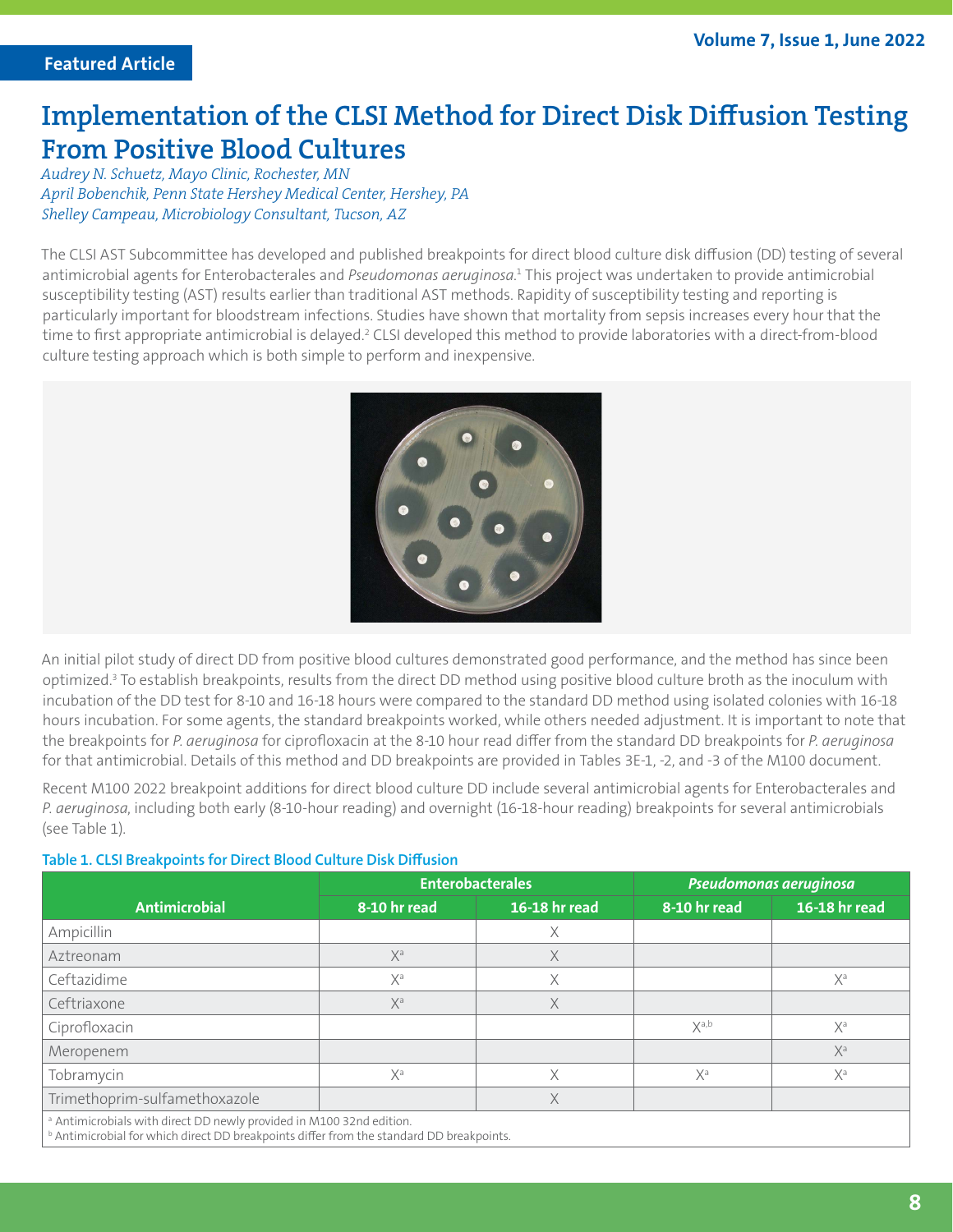#### **Volume 7, Issue 1, June 2022**

## **Implementation of the CLSI Method for Direct Disk Diffusion Testing From Positive Blood Cultures (***Continued***)**

Performance of the direct blood culture DD method must be paired with an identification method since breakpoints are specific to either Enterobacterales or *P. aeruginosa*. Laboratory workflows for this method vary based on whether or not the organism identification is available at the time of direct DD set up (see Figure 1). It is important to note that direct DD must be set up within 8 hours of the blood culture bottle flagging positive for gram-negative bacilli. If the organism identification is available at the time of direct DD set up, the applicable numbers of disks should be used (ie, if Enterobacterales, set up the six applicable disks for which breakpoints have been developed; if *P. aeruginosa*, set up the four applicable disks). However, if the identification is other than Enterobacterales or *P. aeruginosa*, direct DD should not be set up. On the other hand, if identification will be available after direct DD set up, the laboratory should set up all eight disks. Options for identification at the time of direct DD set up include rapid molecular tests or rapid (ie, early) matrix-assisted laser desorption/ionization time-of-flight mass spectrometry (MALDI-TOF MS).



Figure 1. Workflow for direct blood culture disk diffusion testing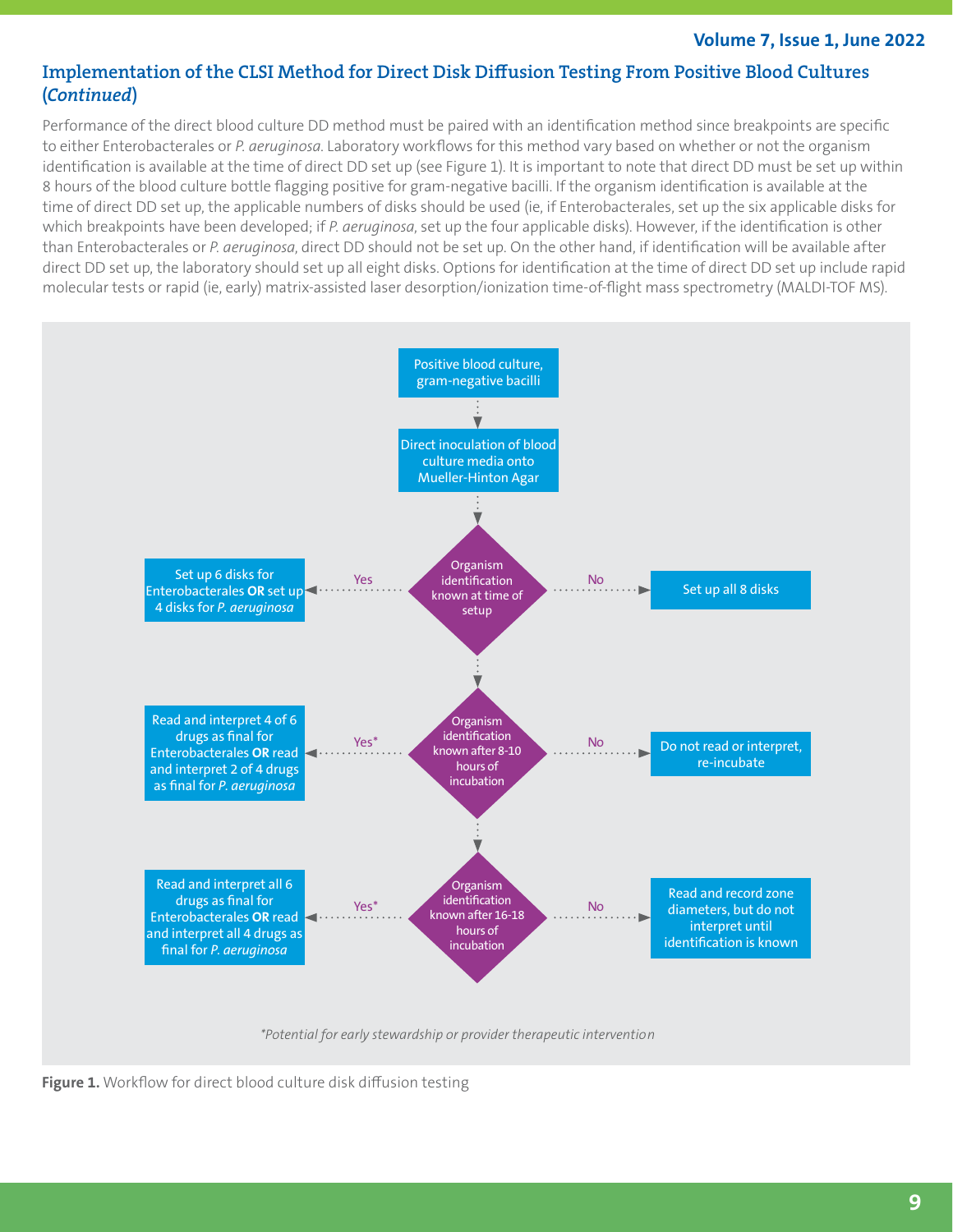#### **Volume 7, Issue 1, June 2022**

### **Implementation of the CLSI Method for Direct Disk Diffusion Testing From Positive Blood Cultures (***Continued***)**

When reporting and interpreting antimicrobial DD results, follow intrinsic resistance rules provided in Appendix B of M100. Direct DD results are considered final and do not need to be confirmed or repeated; however, routine AST may be necessary to provide additional antimicrobial results. Laboratories should consider who will be notified of the early and overnight direct DD results and develop a notification system with actionable pieces of information regarding direct DD results. Some laboratories may choose to notify the primary patient-facing clinical team and/or they may notify the antimicrobial stewardship team with the direct DD results.

CLSI continues to evaluate additional antimicrobials for direct DD method breakpoints for Enterobacterales and *P. aeruginosa*. Direct DD breakpoints are still under evaluation for piperacillin-tazobactam and cefepime, which typically play a large role in therapy of bloodstream infections. Data on direct DD antimicrobials for *Acinetobacter* are also being assessed. Publication of the data leading to establishment of these breakpoints is underway, and guidance on initial verification and adoption of this method will also follow in an upcoming CLSI publication (pending).

In summary, consider adoption of the direct blood culture DD method regardless of which routine AST system is used in your laboratory. Paired organism identifications are necessary for appropriate result interpretation. As more breakpoints are developed for this method over time, it is important to highlight that those breakpoints listed in Tables 3E of M100 may differ from the standard breakpoints in Tables 2. QC should be performed following routine DD QC protocols.

- **<sup>1</sup>** CLSI. *Performance Standards for Antimicrobial Susceptibility Testing.* 32nd ed. CLSI supplement M100. Clinical and Laboratory Standards Institute; 2022.
- **<sup>2</sup>** Ferrer R, Martin-Loeches I, Phillips G, et al. Empiric antibiotic treatment reduces mortality in severe sepsis and septic shock from the first hour: Results from a guideline-based performance improvement program. *Crit Care Med.* 2014:42(8):1749-1755.
- **<sup>3</sup>** Chandrasekaran S, Abbott A, Campeau S, et al. Direct-from-blood-culture disk diffusion to determine antimicrobial susceptibility of gram-negative bacteria: Preliminary report from the Clinical and Laboratory Standards Institute Methods Development and Standardization Working Group. *J Clin Microbiol.* 2018;56(3):e01678-17.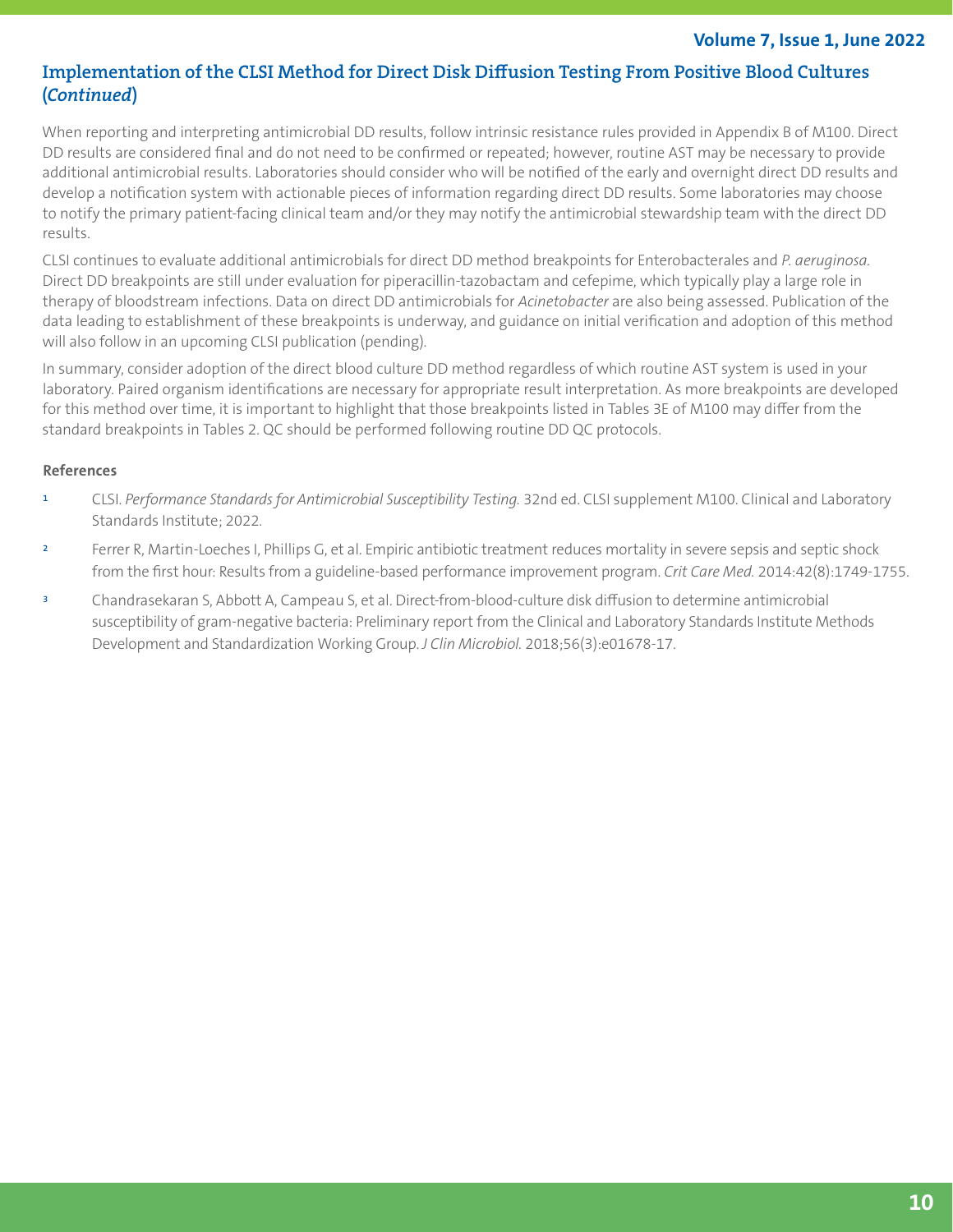#### <span id="page-10-0"></span>**Case Studies**

## **What's Wrong with This Picture? Case 1**

*Stella Antonara, OhioHealth, Columbus, OH Lars F. Westblade, Weill Cornell Medicine, New York, NY* 

**Case 1: Coagulase-negative** *Staphylococcus* **spp.** An 86-year-old man with low blood pressure and elevated heart and respiratory rates presented to the emergency department with complaints of painful urination, fever, and chills. His white blood cell count was 1,000/mm<sup>3</sup> and he had elevated lactic acid levels. The patient was diagnosed with urosepsis, urine and blood cultures were ordered, and the patient was admitted. The urine culture was positive with >100,000 CFU/mL coagulase-negative staphylococci (CoNS) (pure culture) with antimicrobial susceptibility test (AST) results obtained from a commercial AST device (see Table 1).

#### **Table 1. Coagulase-negative** *Staphylococcus* **- Urine Culture (Released Results)**

| <b>Antimicrobial Agent</b>                                                                                                                            | MIC(µg/ml)  | Interpretation |
|-------------------------------------------------------------------------------------------------------------------------------------------------------|-------------|----------------|
| Doxycycline                                                                                                                                           | $\leq$ 0.5  |                |
| Nitrofurantoin                                                                                                                                        | $\leq 16$   |                |
| Oxacillin                                                                                                                                             | 0.5         | $\mathbb{R}^a$ |
| Trimethoprim-sulfamethoxazole                                                                                                                         | $\leq$ 2/38 |                |
| Vancomycin                                                                                                                                            |             |                |
| Abbreviations: R, resistant; S, susceptible.<br><sup>a</sup> Oxacillin-resistant staphylococci are resistant to cefazolin and all other beta-lactams. |             |                |

Both blood culture sets were positive with gram-positive cocci in clusters within 24 hours of collection. A molecular test was performed on the positive blood culture broth from one of the aerobic bottles and was positive for *Staphylococcus* species and negative for the *mecA* gene. Subcultures from both sets of blood cultures revealed CoNS, based upon spot tests, and identified as *Staphylococcus hominis.* The blood isolate was preliminarily reported as "methicillin (oxacillin)-susceptible *S. hominis,* further susceptibilities to follow."

AST was performed on the isolate recovered from the blood culture bottle used for molecular testing, again using the commercial AST device. Results are shown in Table 2.

#### **Table 2.** *Staphylococcus hominis* **- Blood Culture (Unconfirmed Results)**

| <b>Antimicrobial Agent</b>                                                                                                                            | $MIC( \mu g/mL)$ | Interpretation |  |  |
|-------------------------------------------------------------------------------------------------------------------------------------------------------|------------------|----------------|--|--|
| Clindamycin                                                                                                                                           | $\geq 4$         |                |  |  |
| Doxycycline                                                                                                                                           | $\leq 0.5$       |                |  |  |
| Erythromycin                                                                                                                                          | $\geq 8$         |                |  |  |
| Oxacillin                                                                                                                                             | 0.5              | R <sup>a</sup> |  |  |
| Trimethoprim-sulfamethoxazole                                                                                                                         | $\leq$ 2/38      |                |  |  |
| Vancomycin                                                                                                                                            |                  |                |  |  |
| Abbreviations: R, resistant; S, susceptible.<br><sup>a</sup> Oxacillin-resistant staphylococci are resistant to cefazolin and all other beta-lactams. |                  |                |  |  |

The technologist reviewing the results noticed that the oxacillin MIC interpretation of "Resistant" from the blood isolate did not agree with the negative result for *mecA* on the molecular panel performed on the positive blood culture broth. *What's wrong with this picture?*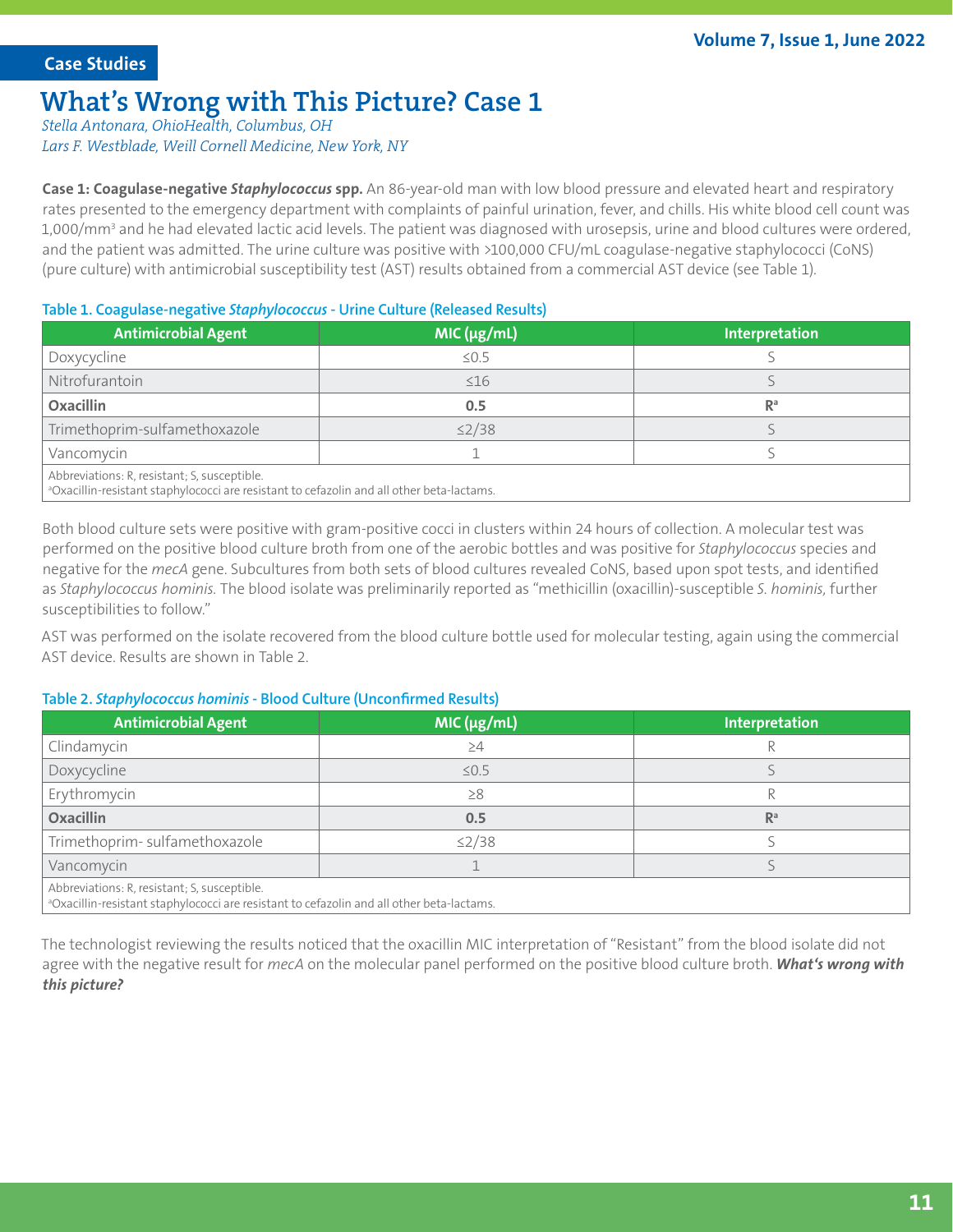## **What's Wrong with This Picture? Case 1 (***Continued***)**

**Solution to Case 1:** The urine culture isolate was identified as *S. hominis* using matrix-assisted laser desorption/ionization timeof-flight mass spectrometry (MALDI-TOF MS), but, according to current laboratory practice, CoNS other than *Staphylococcus saprophyticus* are not reported to the species level. Instead, the isolate was initially reported as "coagulase-negative *Staphylococcus* spp." but was subsequently reported to the species level, given the clinical picture of urosepsis and the presence of the isolate in pure culture. In contrast, CoNS isolated from blood cultures are identified and reported to the species level. The blood culture isolate was identified as *S. hominis*.

The AST results for the blood culture and urine culture isolates were identical. These included clindamycin and erythromycin susceptibility results that were suppressed on the urine AST report. These agents should not be routinely reported on urine isolates as they are not effective in treating urinary tract infections. However, the oxacillin MIC interpretation for the blood isolate was inconsistent with the molecular panel results for which the *mecA* gene was not detected.

The following steps were taken to troubleshoot the discrepancy between the oxacillin AST and *mecA* results:

- **1.** All subculture plates (including the AST purity plate) from the positive blood culture were reviewed for the presence of additional colony morphologies.
	- Subcultures were pure and only one colony type was noted, which was confirmed by MALDI-TOF MS to be *S. hominis*.
- **2.** The molecular panel was run again on the positive blood culture broth (within the manufacturer-approved time after positive signal).
	- Identical results were obtained: *Staphylococcus* species detected, *mecA* not detected.

Subsequently, one of the technologists recalled that oxacillin MIC breakpoints were recently updated by CLSI in the M100 31st edition published in 2021.<sup>1</sup> The oxacillin susceptible breakpoint for all Staphylococcus species, except Staphylococcus aureus and *Staphylococcus lugdunensis,* was changed from ≤0.25 µg/mL to ≤0.5 µg/mL (see Table 3). This update was based on recent studies that demonstrated an oxacillin breakpoint of ≤0.5 µg/mL for susceptible correlated better with the absence of the *mecA* gene, especially for *Staphylococcus capitis, Staphylococcus haemolyticus, S. hominis,* and *Staphylococcus warneri* isolates. Consequently, there are fewer false resistant results (major errors) with these updated breakpoints.<sup>2</sup>

|                                                                                                                                                                       | Old Oxacillin MIC Breakpoints (µg/mL) <sup>a</sup> |  |            | Current Oxacillin MIC Breakpoints (µg/mL) <sup>b</sup> |  |          |
|-----------------------------------------------------------------------------------------------------------------------------------------------------------------------|----------------------------------------------------|--|------------|--------------------------------------------------------|--|----------|
| <b>Organism Group</b>                                                                                                                                                 | S                                                  |  | R          | S                                                      |  | R        |
| S. epidermidis                                                                                                                                                        | $\leq$ 0.25                                        |  | $\geq 0.5$ | $\leq 0.5$                                             |  | $\geq$ 1 |
| S. pseudintermedius and S. schleiferi                                                                                                                                 | $\leq 0.25$                                        |  | $\geq 0.5$ | $\leq 0.5$                                             |  | $\geq$ 1 |
| Staphylococcus spp., except:<br>S. aureus<br>S. lugdunensis<br>S. epidermidis<br>S. pseudintermedius<br>S. schleiferi                                                 | $\leq$ 0.25                                        |  | $\geq 0.5$ | $\leq 0.5$                                             |  | $\geq$ 1 |
| Abbreviations: I, Intermediate; R, Resistant; S, Susceptible.<br><sup>a</sup> CLSI M100 30th edition <sup>3</sup><br><sup>b</sup> CLSI M100 32nd edition <sup>1</sup> |                                                    |  |            |                                                        |  |          |

#### **Table 3. Oxacillin Breakpoints for** *Staphylococcus* **Species Other Than** *Staphylococcus aureus* **and** *Staphylococcus lugdunensis*

The updated oxacillin breakpoints improve performance of oxacillin MIC tests with *Staphylococcus* spp. other than *S. aureus* and *S. lugdunensis,* however they are not perfect. This is particularly true for those species for which species-specific oxacillin breakpoints have not been set (ie, *Staphylococcus* spp. excluding the following: *S. aureus, S. lugdunensis, Staphylococcus epidermidis, Staphylococcus pseudintermedius,* and *Staphylococcus schleiferi;* OR, coagulase-negative *Staphylococcus* spp., which have not been identified to the species level). In fact, no phenotypic test is highly reliable for these species when oxacillin MICs are 1-2  $\mu$ g/mL. Therefore, CLSI suggests testing for *mecA* or PBP2a for isolates with oxacillin MICs of 1-2 µg/mL from serious infections included in the category *Staphylococcus* spp., **except**: *S. aureus, S. lugdunensis, S. epidermidis, S. pseudintermedius,* and *S. schleiferi.* "Isolates that test *mecA* or PBP2a negative should be reported as methicillin (oxacillin) susceptible."1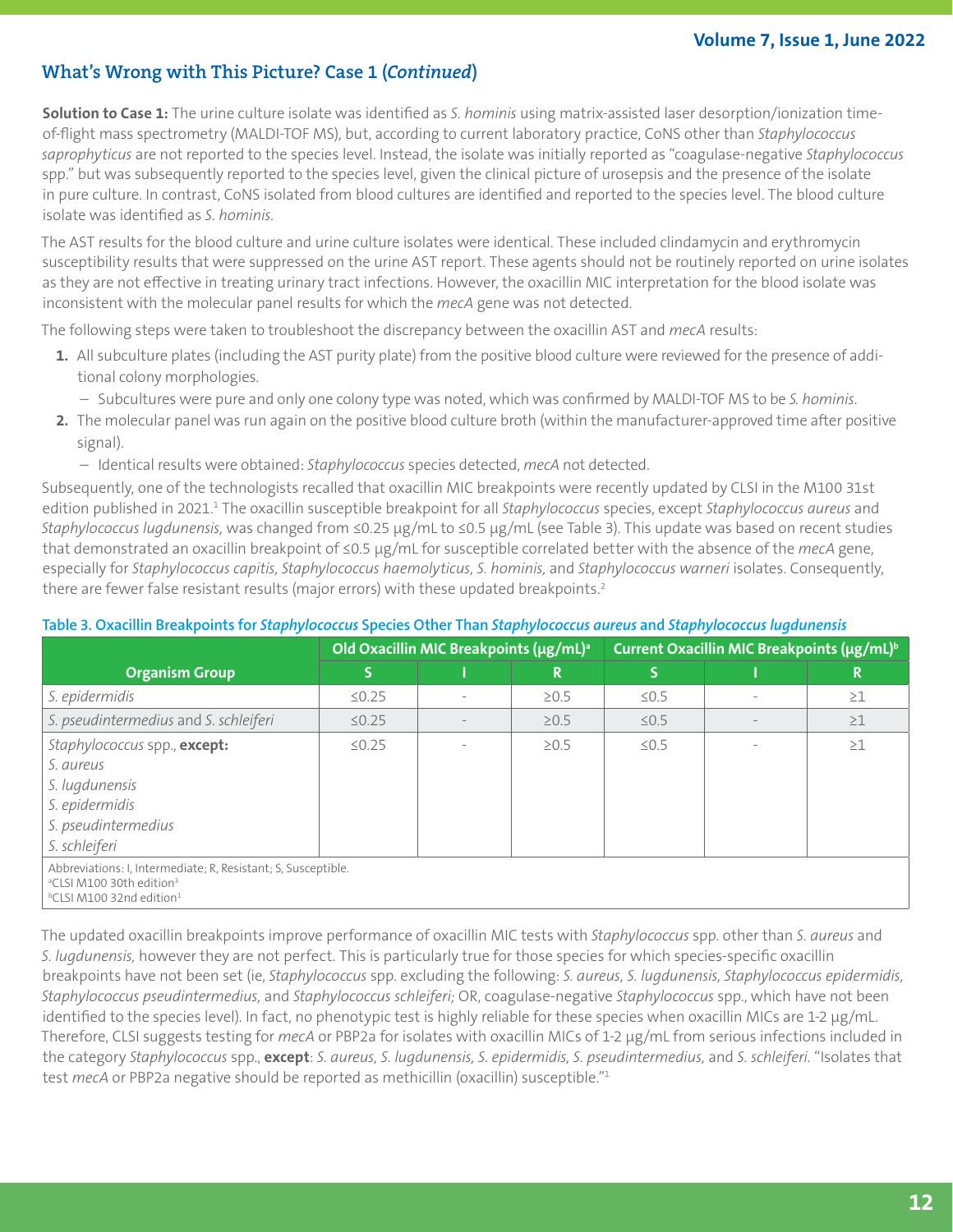## **What's Wrong with This Picture? Case 1 (***Continued***)**

As part of the troubleshooting process, the urine and blood isolates were tested with PBP2a and results were negative, confirming the lack of *mecA* previously obtained by molecular testing of blood. Considering the updated breakpoints, and the negative *mecA* and PBP2a results, both the blood and urine isolates were reported as oxacillin susceptible (see Table 4).

#### **Table 4.** *Staphylococcus hominis -* **Blood Culture (Released Results) and Urine Culture (Corrected Results)**

|                                                                                                                                                                                   |             | <b>Blood Isolate</b> |             | <b>Urine Isolate</b> |  |
|-----------------------------------------------------------------------------------------------------------------------------------------------------------------------------------|-------------|----------------------|-------------|----------------------|--|
| <b>Antimicrobial Agent</b>                                                                                                                                                        | MIC(µg/ml)  | Interpretation       | MIC(µg/ml)  | Interpretation       |  |
| Clindamycin                                                                                                                                                                       | $\geq 4$    | R                    |             |                      |  |
| Doxycycline                                                                                                                                                                       | $\leq 0.5$  |                      | $\leq 0.5$  |                      |  |
| Erythromycin                                                                                                                                                                      | $\geq 8$    | R                    |             |                      |  |
| Nitrofurantoin                                                                                                                                                                    |             |                      | $\leq 16$   |                      |  |
| Oxacillin                                                                                                                                                                         |             | $S$ <sub>a,b</sub>   |             | $\zeta$ a,b          |  |
| Trimethoprim-sulfamethoxazole                                                                                                                                                     | $\leq$ 2/38 |                      | $\leq$ 2/38 |                      |  |
| Vancomycin                                                                                                                                                                        |             |                      |             |                      |  |
| Abbreviations: S, Susceptible; R, Resistant.<br>aOxacillin-susceptible staphylococci are susceptible to cefazolin and all other beta-lactams<br>$bDDD22 \text{ ro}221 \text{ to}$ |             |                      |             |                      |  |

b PBP2a negative

Upon review of the breakpoints applied by the commercial AST device, the laboratory discovered that the system followed the prior CLSI oxacillin MIC breakpoints (ie, M100 30th Ed). Therefore, oxacillin MIC results were not released, as the laboratory had not yet officially validated the updated breakpoints. At this point, FDA has not approved the updated oxacillin breakpoints recommended by CLSI (FDA oxacillin breakpoints can be found on the FDA website<sup>4</sup>). It is important to remember that commercial manufacturers must use FDA breakpoints in their AST systems. However, laboratories can implement updated CLSI breakpoints, including the new oxacillin breakpoints, on their commercial AST system following performance of a validation.

This article describes a case wherein the laboratory applied the term "coagulase-negative *Staphylococcus* spp.," but determination of oxacillin resistance relied on species level identification of the organism. If phenotypic susceptibility testing and reporting are undertaken for oxacillin and/or cefoxitin, species level identification of CoNS must be performed. The decision to implement the updated staphylococcal oxacillin breakpoints should be made with the antimicrobial stewardship team. Laboratories should consider including *mecA* or PBP2a testing on all isolates of coagulase-negative staphylococci from serious infections (eg, prosthetic joints, blood cultures) for those isolates with oxacillin MICs of 1-2 µg/mL.

- **<sup>1</sup>** CLSI. *Performance Standards for Antimicrobial Susceptibility Testing.* 32nd ed. CLSI supplement M100. Malvern, PA: Clinical and Laboratory Standards Institute; 2022.
- **<sup>2</sup>** Humphries RM, Magnano P, Burnham CA, et al. Evaluation of surrogate tests for the presence of *mecA*-mediated methicillin resistance in *Staphylococcus capitis, Staphylococcus haemolyticus, Staphylococcus hominis,* and *Staphylococcus warneri. J Clin Microbiol.* 2020;59(1):e02290-20. doi:10.1128/JCM.02290-20.
- **<sup>3</sup>** CLSI. *Performance Standards for Antimicrobial Susceptibility Testing.* 30th ed. CLSI supplement M100. Wayne, PA: Clinical and Laboratory Standards Institute; 2020.
- **<sup>4</sup>** https://www.fda.gov/drugs/development-resources/antibacterial-susceptibility-test-interpretive-criteria. Accessed May 4, 2022.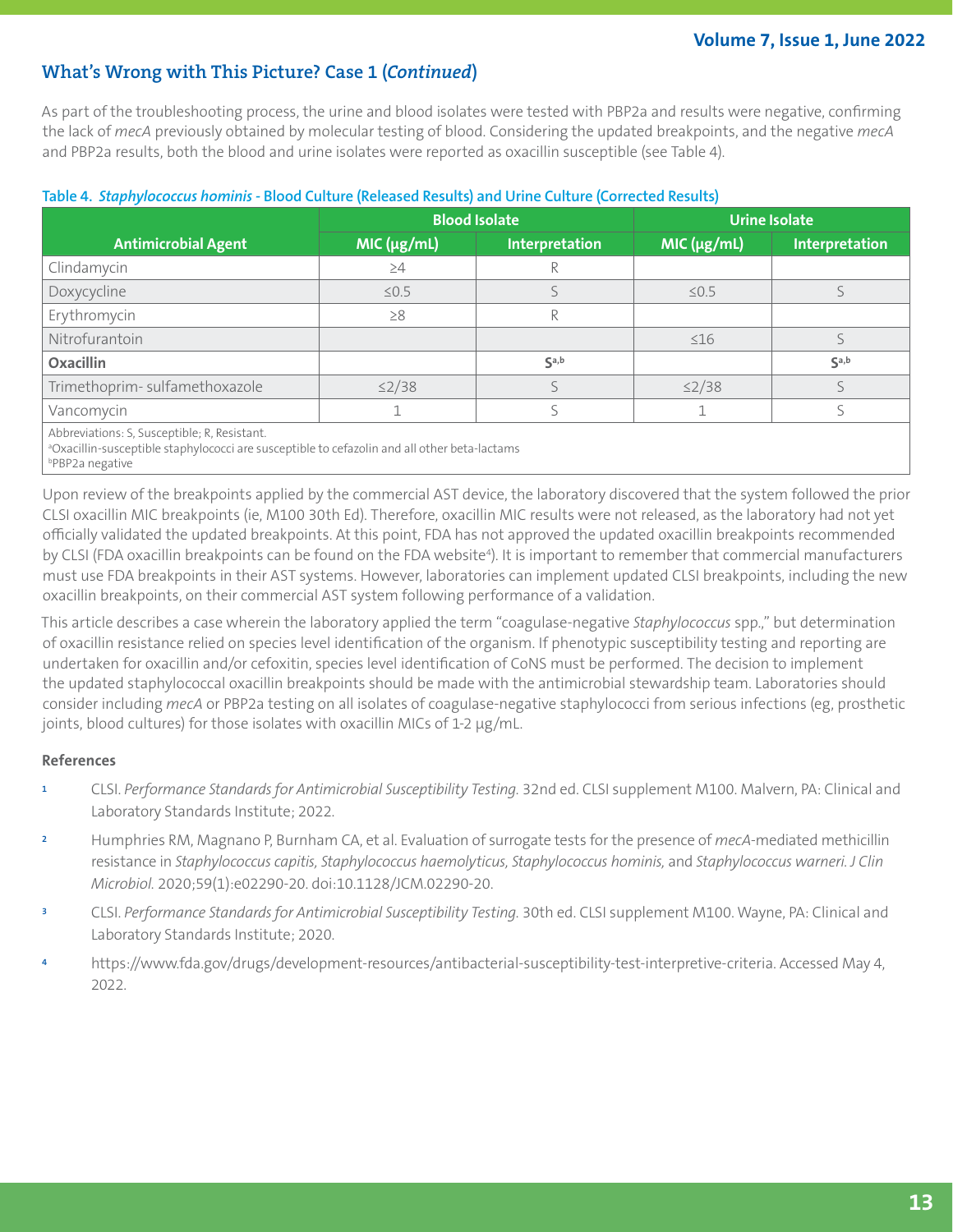#### <span id="page-13-0"></span>**Case Studies**

## **What's Wrong with This Picture? Case 2**

*Lars F. Westblade, Weill Cornell Medicine, New York, NY Daniel D. Rhoads, Cleveland Clinic, Cleveland, OH Stella Antonara, OhioHealth, Columbus, OH*

**Case 2:** *Serratia marcescens.* Direct specimen Gram stain of a tracheal aspirate revealed a moderate quantity of gram-negative bacilli and rare polymorphonuclear cells. In culture, many *Stenotrophomonas maltophilia, Pseudomonas aeruginosa,* and *Serratia marcescens* were recovered and antimicrobial susceptibility testing (AST) was performed using an automated system. The AST results for the *S. maltophilia* and *P. aeruginosa* isolates were unremarkable. The *S. marcescens* AST profile is tabulated below (see Table 1). *What's wrong with this picture?* 

#### **Table 1.** *Serratia marcescens*

| <b>Antimicrobial Agent</b>                   | MIC(µg/mL)  | Interpretation |
|----------------------------------------------|-------------|----------------|
| Ampicillin                                   | >32         | R              |
| Ampicillin-sulbactam                         | >32/16      | R              |
| Cefazolin                                    | >64         | R              |
| Cefoxitin                                    | >64         | $\mathsf R$    |
| Ceftriaxone                                  | $\leq$ 1    | S              |
| Ceftazidime                                  | $\leq\!\!1$ | S              |
| Cefepime                                     | $\mathbf 1$ | S              |
| Aztreonam                                    | $>16$       | R              |
| Ertapenem                                    | >8          | R              |
| Meropenem                                    | >16         | R              |
| Ciprofloxacin                                | $\leq 0.25$ | S              |
| Trimethoprim-sulfamethoxazole                | $\leq 1/19$ | S              |
| Tetracycline                                 | $\leq\!4$   | S              |
| Gentamicin                                   | $\leq\!\!1$ | S              |
| Abbreviations: R, resistant; S, susceptible. |             |                |

**Solution to Case 2:** The *S. marcescens* isolate's observed susceptibility to extended-spectrum cephalosporins (ceftriaxone, ceftazidime, and cefepime) in the setting of carbapenem (ertapenem and meropenem) resistance is unusual. Possible explanations for this observation are listed below:

- **1.** Contamination of the AST panel. In this scenario, contamination of the AST panel with a meropenem-resistant isolate.
- **2.** Technical error during AST panel set up.
- **3.** Unusual or rare resistance mechanism. In this case, an unusual or rare β-lactam resistance mechanism.

The points listed above serve as a good starting framework to explain possible AST problems. Due to the unusual AST results, they were not released, and the case was raised to the AST technical specialist for further counsel. They suggested the following steps to investigate the root cause of the unusual AST profile. First, the purity plate was closely examined. It was pure for a single organism and the identity of the isolate was confirmed to be *S. marcescens* by matrix-assisted laser desorption/ionization time-of-flight mass spectrometry (MALDI-TOF MS), demonstrating the AST panel was unlikely contaminated with a carbapenemresistant species. Second, the results were discussed with the technologist who performed the testing. The technologist did not recall any issues with the automated instrument or the panels the previous day and had many years of experience with the automated AST system, suggesting technical error was unlikely on the part of the technologist. Furthermore, no issues with QC or the platform itself had been recorded for the past month implying instrument and/or panel error was improbable. Finally, given observed resistance to meropenem, the isolate was assayed using a commercial immunoassay for IMP, KPC, NDM, OXA-48-type, and VIM enzymes. It was negative for all five targets. Based on the performing laboratory's testing algorithm, all carbapenemresistant isolates that test negative using the carbapenemase detection immunoassay are tested using a phenotypic (enzymatic) carbapenemase detection test (CDT) (Carba NP), which was positive.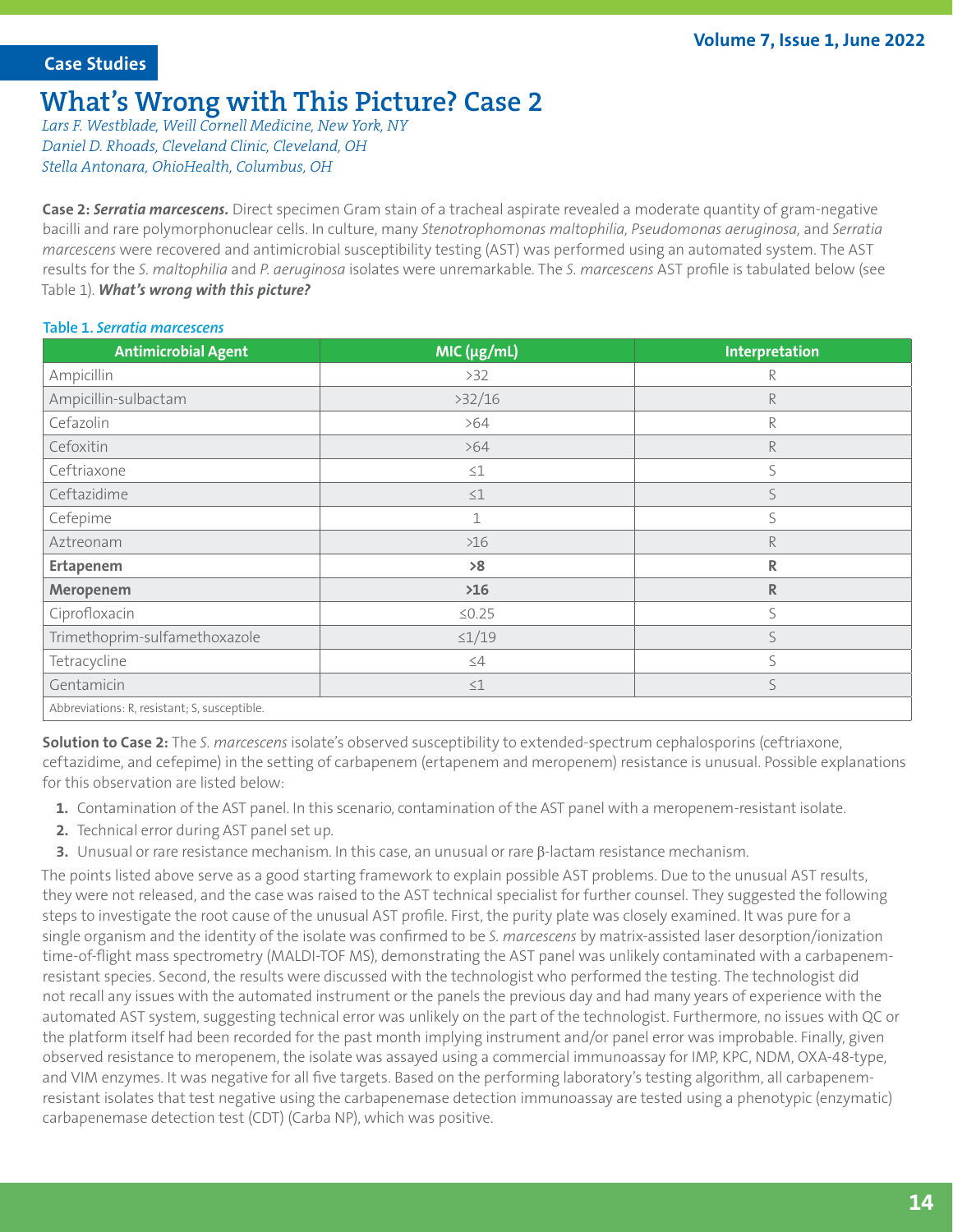## **What's Wrong with This Picture? Case 2 (***Continued***)**

It was determined the *S. marcescens* isolate was likely producing an *S. marcescens* enzyme (SME). The AST was repeated using the same method and the initial results were confirmed. The AST results were released as they tested, as is recommended by the Clinical and Laboratory Standards Institute (CLSI).<sup>1</sup> SMEs are chromosomally-encoded serine carbapenemases that have only been observed in S. marcescens.<sup>2,3</sup> Four SME variants (SME-1 to SME-4) have been described, and they are resistant to carbapenems but susceptible to extended-spectrum cephalosporins,<sup>2,3</sup> as observed in our case. Of note, a similar AST profile (susceptible to extended-spectrum cephalosporins and resistant to carbapenems) can be observed for OXA-48-type-producing Enterobacterales.<sup>3</sup> The first description of SME-producing *S. marcescens* was from England in 1982 and they have remained relatively uncommon since that initial report, with most cases observed in the United States.<sup>3,4</sup> Due to their location on the chromosome, transmission of *bla<sub>SME</sub>* (the gene encoding SME carbapenemases) is considered to be less of an infection control risk compared to other carbapenemases (eg, IMP, KPC, NDM, OXA-48-type, and VIM) where mobile genetic element (eg, plasmid)-mediated transmission is possible. Nevertheless, measures must be taken to contain SME-producing *S. marcescens* to prevent outbreaks resulting from clonal dissemination.<sup>2</sup> Interestingly, mobilization of *bla<sub>smE</sub> between S. marcescens* isolates has been proposed via an excised circular intermediate of a cryptic prophage genomic island: *S. marcescens* genomic isolate 1-1, suggesting horizontal transfer between *S. marcescens* isolates is possible and that isolates harboring *bla<sub>sME</sub>* could be more of an infection control risk than previously appreciated.4

The detection of SME-producing *S. marcescens* isolates can be difficult because of their susceptibility to extended-spectrum cephalosporins and the omission of *bla<sub>sME</sub>* from CDTs designed to detect carbapenemase genes.<sup>2,5</sup> With the exception of the modified Hodge test, which is no longer endorsed by CLSI, most phenotypic CDTs readily detect SME-mediated carbapenemase activity.<sup>1,4,5,6</sup> It has been proposed that genotypic CDTs include *bla<sub>sME</sub>* to promote the use of extended-spectrum cephalosporins when *bla<sub>sME</sub>* is detected.<sup>2</sup> S. marcescens has been presumed to be at risk for the development of AmpC production, and thus cephalosporin resistance, although *in vitro* and clinical studies indicate clinically significant *ampC* expression in *S. marcescens* is unlikely.7 Therefore, while data are limited, it has been suggested extended-spectrum cephalosporins can be considered for treatment of SME-producing isolates if they test susceptible.<sup>2</sup> Further, the clinical microbiology laboratory could append a comment that highlights the presence of a carbapenemase (SME)-producing isolate and counsels an infectious diseases consultation to determine the possibility of prescribing an extended-spectrum cephalosporin.

Clinical microbiology laboratories should have a high index of suspicion for SME-producing *S. marcescens* isolates when extendedspectrum cephalosporins test susceptible and carbapenems test resistant. For best practice, AST results should be confirmed and a test for enzymatic carbapenemase activity considered (currently, there are no US Food and Drug Administration-authorized diagnostic assays available that specifically identify SME). In our case, the laboratory's algorithm is to reflex *S. marcescens* isolates that yield an AST profile suspicious for SME production immediately to a CDT. While awaiting confirmatory and supplemental test results, to avoid delays in reporting, clinical microbiology laboratories may want to report the isolate as a presumptive carbapenem-resistant Enterobacterales. For infection control and epidemiologic purposes, ruling out an OXA-48-like enzyme (which can generate a similar AST profile to SME producers) and other carbapenemases (IMP, KPC, NDM, and VIM) using a targeted genotypic or immunoassay could be performed.8,9 For SME-producing *S. marcescens* isolates, AST results should be reported as tested without modification of the interpretation of extended-spectrum cephalosporins.1 A comment recommending an infectious diseases consultation could be appended to the report. For those clinical microbiology laboratories that use cascade reporting protocols, unusual AST results, as observed in this case, must be confirmed and reported in full so providers do not assume that susceptibility to narrow-spectrum agents (eg, extended-spectrum cephalosporins) implies susceptibility to broader-spectrum agents (eg, carbapenems).<sup>1</sup>

In summary, SME-producing *S. marcescens* isolates can be presumed when an *S. marcescens* isolate tests susceptible to extendedspectrum cephalosporins and resistant to carbapenems, is negative for IMP, KPC, NDM, OXA-48-type, and VIM carbapenemases; and displays enzymatic carbapenemase activity. SME-producing isolates can be sent to a public health laboratory for further characterization, and many locales require that carbapenemase-producing Enterobacterales, including SME-producing *S. marcescens*, are submitted.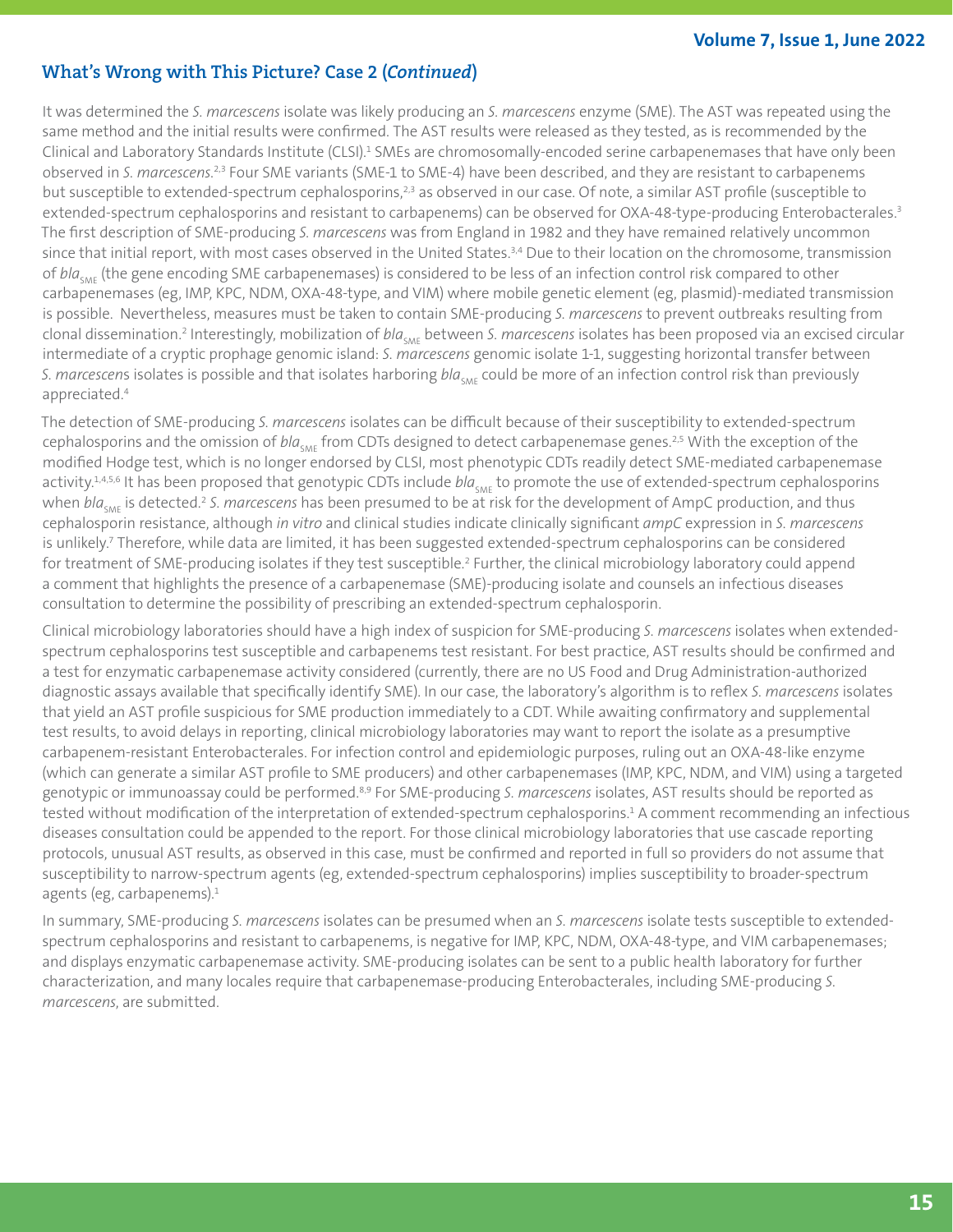#### **Volume 7, Issue 1, June 2022**

### **What's Wrong with This Picture? Case 2 (***Continued***)**

- **<sup>1</sup>** CLSI. *Performance Standards for Antimicrobial Susceptibility Testing.* 32nd ed. CLSI supplement M100. Malvern, PA: Clinical and Laboratory Standards Institute; 2022.
- **<sup>2</sup>** Bush K, Pannell M, Lock JL, et al. Detection systems for carbapenemase gene identification should include the SME serine carbapenemase. *Int J Antimicrob Agents.* 2013;41(1):1-4.
- **<sup>3</sup>** Bush K and Bradford PA. Epidemiology of β-lactamase-producing pathogens. *Clin Microbiol Rev.* 2020; 33(2):e00047-19.
- **<sup>4</sup>** Mataseje LF, Boyd DA, Delport J, et al. *Serratia marcescens* harboring SME-type class A carbapenemases in Canada and the presence of *bla<sub>sME</sub>* on a novel genomic island, SmarGI1-1. *J Antimicrob Chemother*. 2014;69(7):1825-1829.
- **<sup>5</sup>** Hopkins KL, Findlay J, Meunier D, et al. *Serratia marcescens* producing SME carbapenemases: an emerging resistance problem in the UK. *J Antimicrob Chemother.* 2017;72(5):1535-1537.
- **<sup>6</sup>** Pierce VM, Simner PJ, Lonsway DR, et al. Modified carbapenem inactivation method for phenotypic detection of carbapenemase production among Enterobacteriaceae. *J Clin Microbiol.* 2017;55(8):2321-2333.
- **<sup>7</sup>** Tamma PD, Aitken SL, Bonomo RA, et al. Infectious Diseases Society of America guidance on the treatment of *AmpC* β-lactamase-producing Enterobacterales, carbapenem-resistant *Acinetobacter baumannii,* and *Stenotrophomonas maltophilia*  infections. https://www.idsociety.org/globalassets/idsa/practice-guidelines/amr-guidance/2.0/idsa-amr-guidance-v2.0.pdf. Accessed May 4, 2022.
- **<sup>8</sup>** Traczewski MM, Carretto E, Canton R, Moore NM, for the Carba-R Study Team. Multicenter evaluation of the Xpert Carba-R assay for the detection of carbapenemase genes in gram-negative isolates. *J Clin Microbiol.* 2018;56(8):e00272-18.
- **<sup>9</sup>** Jenkins S, Ledeboer NA, Westblade LF, et al. Evaluation of NG-Test Carba 5 for rapid phenotypic detection and differentiation of five common carbapenemase families: results of a multicenter clinical evaluation. *J Clin Microbiol.* 2020;58(7):e00344-20.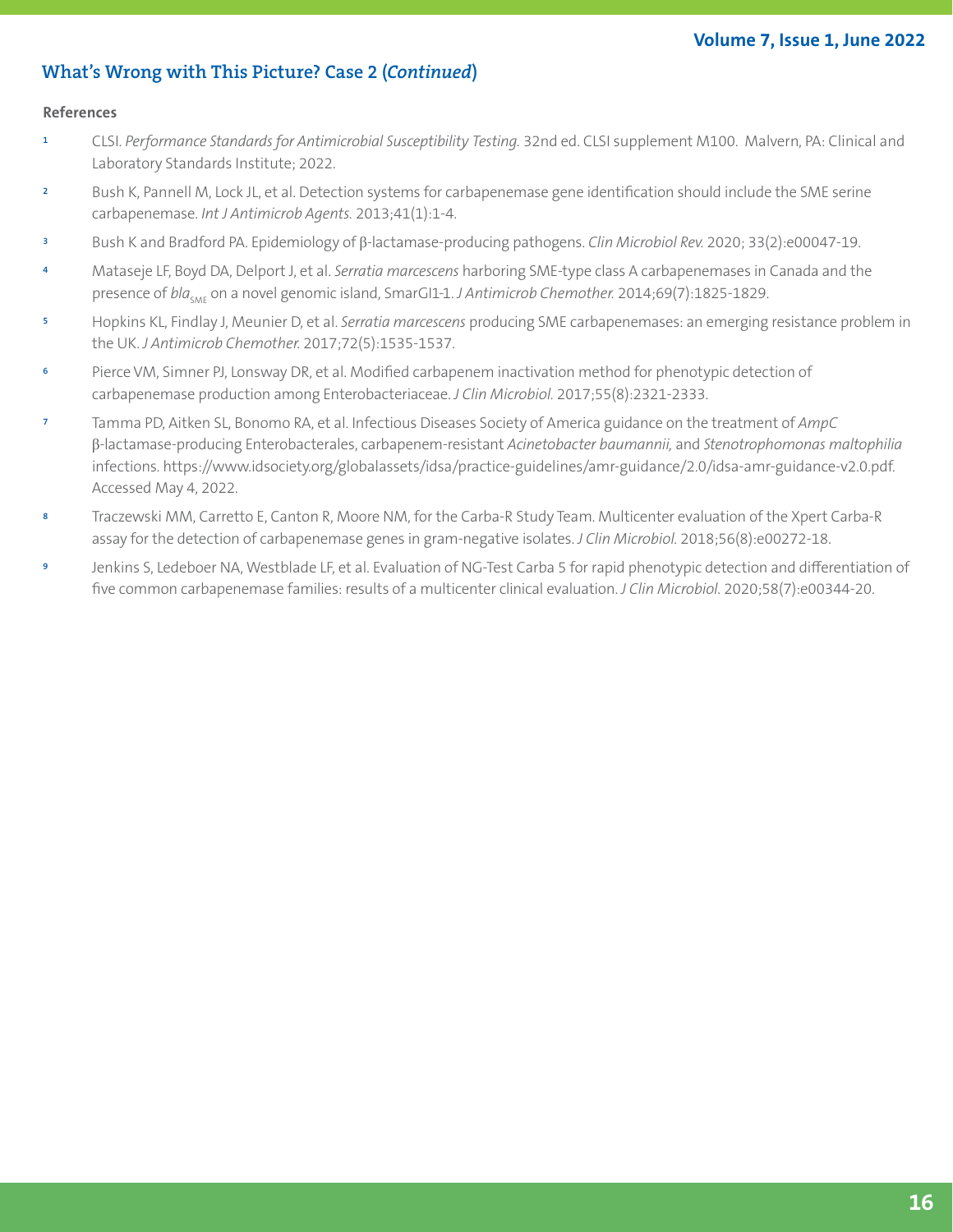### <span id="page-16-0"></span>**Practical Tips**

## **Updating Breakpoints–New Developments from CAP**

*Romney M. Humphries, Vanderbilt University Medical Center, Nashville, TN*

The College of American Pathologists (CAP) is introducing two new requirements for clinical laboratories to use updated breakpoints (BPs) when interpreting antimicrobial susceptibility testing (AST) results. CAP has recognized that some laboratories are using obsolete breakpoints,<sup>1,2</sup> even when devices have achieved US Food and Drug Administration (FDA) clearance for updates, which could lead to adverse consequences in managing patients.

In brief, laboratories will be required to:

#### **Step 1**

Determine and document which BPs are used in their laboratory for minimal inhibitory concentration (MIC) and/or disk diffusion tests. This involves checking all places where BPs are applied including the AST instrument, laboratory information system (LIS) and electronic health records (EHR). This new requirement is effective now.

#### **Step 2**

Identify obsolete BPs in use and make a plan to update BPs to current BPs that were updated prior to 2021. Labs will have 3 years to update BPs following FDA publication of BPs update. This new requirement will be effective January 2024.

#### The CAP Checklist Items Describing the New Breakpoint Requirements<sup>3</sup>

#### *"Revised MIC.11380 9/22/2021 Antimicrobial Susceptibility Test Interpretation Criteria*

*(Previously MIC.21930 (Susceptibility Test Endpoint Determination)*

*For antimicrobial susceptibility testing systems, there are written criteria for determining and interpreting minimal inhibitory concentration (MIC) or zone diameter sizes as susceptible, intermediate, resistant, non-susceptible, or susceptible dose-dependent. These criteria are reviewed annually."*

What this means:

- Laboratories must know what BPs are in use in their laboratory.
- Laboratories must review and document the BPs applied in their laboratory annually.
- Laboratories should discuss breakpoints in use with their antimicrobial stewardship team, as appropriate.

#### *"New MIC.11385 9/22/2021 Current Antimicrobial Susceptibility Test Interpretation Breakpoints*

*Effective January 1, 2024, the laboratory uses current breakpoints for interpretation of antimicrobial minimum inhibitory concentration (MIC) and disk diffusion test results, and implements new breakpoints within three years of the date of official publication by the FDA or other standards development organization (SDO) used by the laboratory."*

What this means:

- Effective January 1, 2024 laboratories must use current BPs for MIC and disk diffusion tests.
- At minimum, US laboratories must use current FDA BPs, but laboratories may choose to use current CLSI or EUCAST BPs.
- It will be **UNACCEPTABLE** for laboratories to use BPs that are no longer recognized by either FDA, CLSI, or EUCAST.
- In rare cases, a laboratory can use alternative BPs (including old breakpoints), if justified. This would require documentation that would optimally include input from the institution's antimicrobial stewardship team.

To learn more, an archived version of the January 2022 CAP-CLSI webinar can be accessed and purchased **[here.](https://clsi.org/standards/products/microbiology/education/astcap22wr/?gclid=CjwKCAjw6dmSBhBkEiwA_W-EoIelUyVSkkR2ixsSL0pfa4AYaTCisbHmNqn2n5RI9rKLVePXBxp8EBoCzScQAvD_BwE)**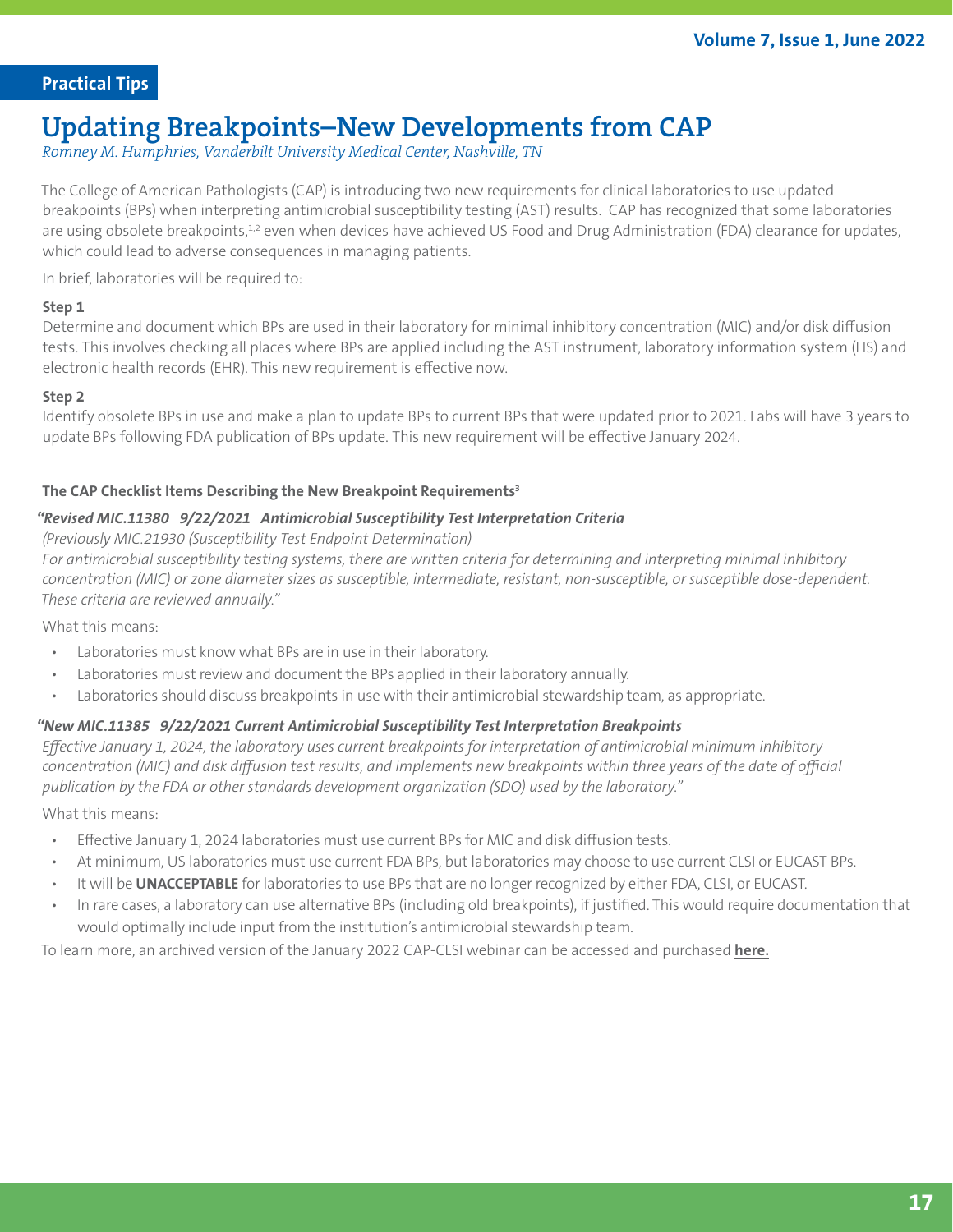## **Updating Breakpoints – New Developments from CAP (***Continued***)**

#### **Additional Resources to Get Started!**

CLSI ORWG has developed an optional spreadsheet that laboratories can use to record breakpoints in use; this can be found **[here](https://clsi.org/standards/products/microbiology/companion/bpiu).**

Please note that CAP is not prescriptive on the method used to document BPs in use.

The Association of Public Health Laboratories provides a Breakpoint Implementation Toolkit for updating carbapenem breakpoints which can be found **[here.](https://www.aphl.org/programs/infectious_disease/Pages/CRO-Breakpoint-Implementation-Toolkit.aspx)**

CLSI and other organizations are in the process of preparing additional tools to help laboratories with the task of updating breakpoints on their AST systems.

- **<sup>1</sup>** Simner PJ, Rauch CA, Martin IW, et al. Raising the bar: Improving antimicrobial resistance detection by clinical laboratories by ensuring use of current breakpoints. *Open Forum Infect Dis.* 2022;9 (3). doi.org/10.1093/ofid/ofac007.
- **<sup>2</sup>** Newitt, VN. AST and safety at core of microbiology checklist changes. *CAP Today.* October 2021. https://www.captodayonline.com/ast-and-safety-at-core-of-microbiology-checklist-changes/. Accessed May 17, 2022.
- **<sup>3</sup>** College of American Pathologists, Council on Accreditation. *All Common Checklist.* September 22, 2021 ed. Northfield, IL: College of American Pathologists; 2021.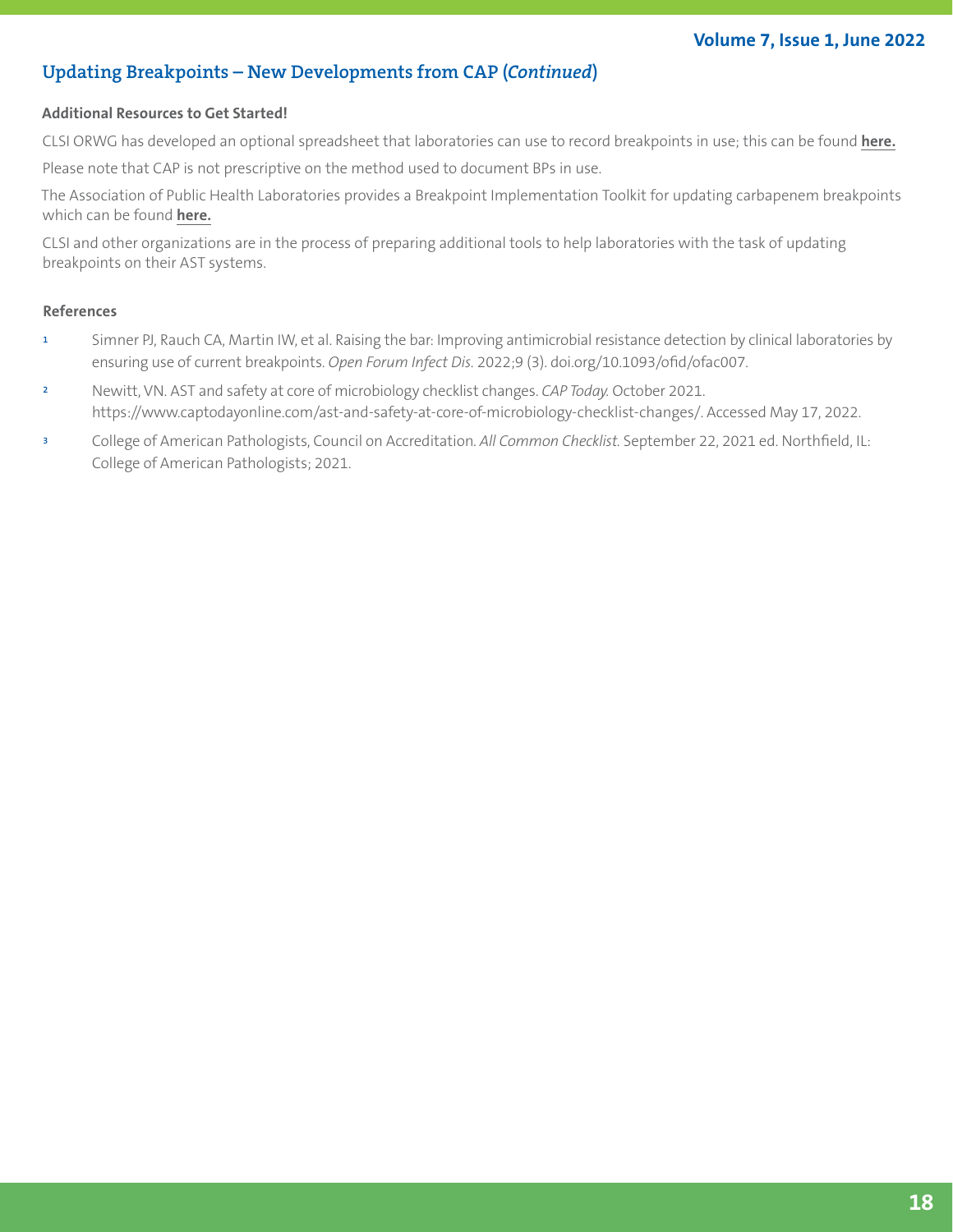## <span id="page-18-0"></span>*Candida auris* **Update: Method Variability with Amphotericin B Susceptibility Testing**

*Priyanka Uprety, Roche Diagnostics, Indianapolis, IN Shawn Lockhart, Centers for Disease Control and Prevention, Atlanta, GA*

*Candida auris* is an emerging yeast that is causing numerous outbreaks in health care settings, and life-threatening infections in patients worldwide.<del>1</del> Most isolates of *C. auris* are multidrug resistant. In the United States, 85% of isolates have fluconazole minimal inhibitory concentration (MIC) values >64 µg/mL, 33% have amphotericin B MIC values >1 µg/mL, and 1-3% have FKS mutations indicating echinocandin resistance (CDC, unpublished data). Although an echinocandin is the Infectious Diseases Society of America (IDSA)-recommended initial therapy for *Candida* bloodstream infections, echinocandin resistance is increasing in *C. auris*<sup>2</sup> (CDC, unpublished data). Treatment with liposomal amphotericin B could be considered when an isolate has both fluconazole MIC > 32 µg/mL and an echinocandin MIC > 2 µg/mL.

There are several challenges with amphotericin B susceptibility testing of *Candida* species but especially for *C. auris*. Firstly, there are no CLSI or US Food and Drug Administration (FDA) breakpoints for amphotericin B and any species of *Candida*. Based on a single small study, clinicians use the MIC value of ≥2 µg/mL as the resistant breakpoint for all *Candida* species despite the paucity of scientific data to support it.3,4 There has been little problem with this cutoff as the majority of *Candida* species have MIC values <1 µg/mL.5 In 14,000 *Candida* bloodstream isolates collected during US candidemia surveillance 2008-2018, fewer than 10 isolates of all species combined had an MIC value >1 µg/mL (CDC, unpublished data). This has not been the case for *C. auris* as up to a third of US isolates have an MIC value of >1 µg/mL. With only a suggested susceptible breakpoint and no intermediate breakpoint, the margin of error of  $\pm$  1 doubling dilution leads to "essential agreement" but "categorical disagreement" for isolates with MIC values of 1  $\mu$ g/mL (susceptible) and 2  $\mu$ g/mL (resistant). The second challenge in amphotericin B testing is the difference in MIC distributions across testing methodologies. Broth microdilution (BMD), including Sensititre YeastOne, produces a narrow range of amphotericin MIC values (0.125-1  $\mu$ g/mL), while gradient diffusion gives a wider range and lower MIC values (MIC<sub>50</sub> and mode 0.6 µg/mL).3,6 (CDC, unpublished data). Again, for most *Candida* species, since amphotericin B values are typically <1 µg/mL by both methodologies, the two methods achieve high "categorical agreement." But because so few isolates with MICs >1 µg/ mL have been tested using different methodologies, it is not clear which methodology provides the more accurate detection of "resistance." In M27-Ed4 CLSI states for amphotericin B, "Some research has suggested that commercially available methods may provide a more accurate interpretation of the *in vitro* MIC."6,7 This not-so-subtle hint from the CLSI Subcommittee on Antifungal Susceptibility Tests subcommittee suggests Etest, at least in studies reported nearly 30 years ago, was more reliable for testing *Candida* species and calls into question which is the more accurate methodology for amphotericin B antifungal susceptibility testing. For *C. auris*, the other widely used commercial method for susceptibility testing of amphotericin B, the VITEK 2®, is more likely to report isolates having amphotericin B MIC values >2 µg/mL when compared to both agar gradient diffusion and the CLSI BMD method.8,9

In summary, as stated above, amphotericin B MIC determination for *Candida* species has never been a clinical laboratory conundrum because there were so few isolates with MIC values so close to the suggested susceptible breakpoint, independent of the testing methodology. Now that *C. auris* has emerged, amphotericin B testing has jumped into the spotlight. There is significant variability in MIC values for *C. auris* and amphotericin B depending on the test method used. While both the CLSI and European Committee on Antimicrobial Susceptibility Testing (EUCAST) promote BMD as the reference methodology, only EUCAST has developed breakpoints for some *Candida* species. These are ≤1 µg/mL for susceptible and >1 µg/mL for resistant.10 However, there are no breakpoints (for any antifungals) specifically for *C. auris*. Furthermore, there are no studies that show a direct correlation between MIC values and clinical outcomes for amphotericin B and any species of *Candida*. Hence, amphotericin B susceptibility results for *C. auris* should be interpreted with caution, particularly for treatment of multidrug-resistant *C. auris* infections, and laboratories should share this note of caution with providers when reporting amphotericin B.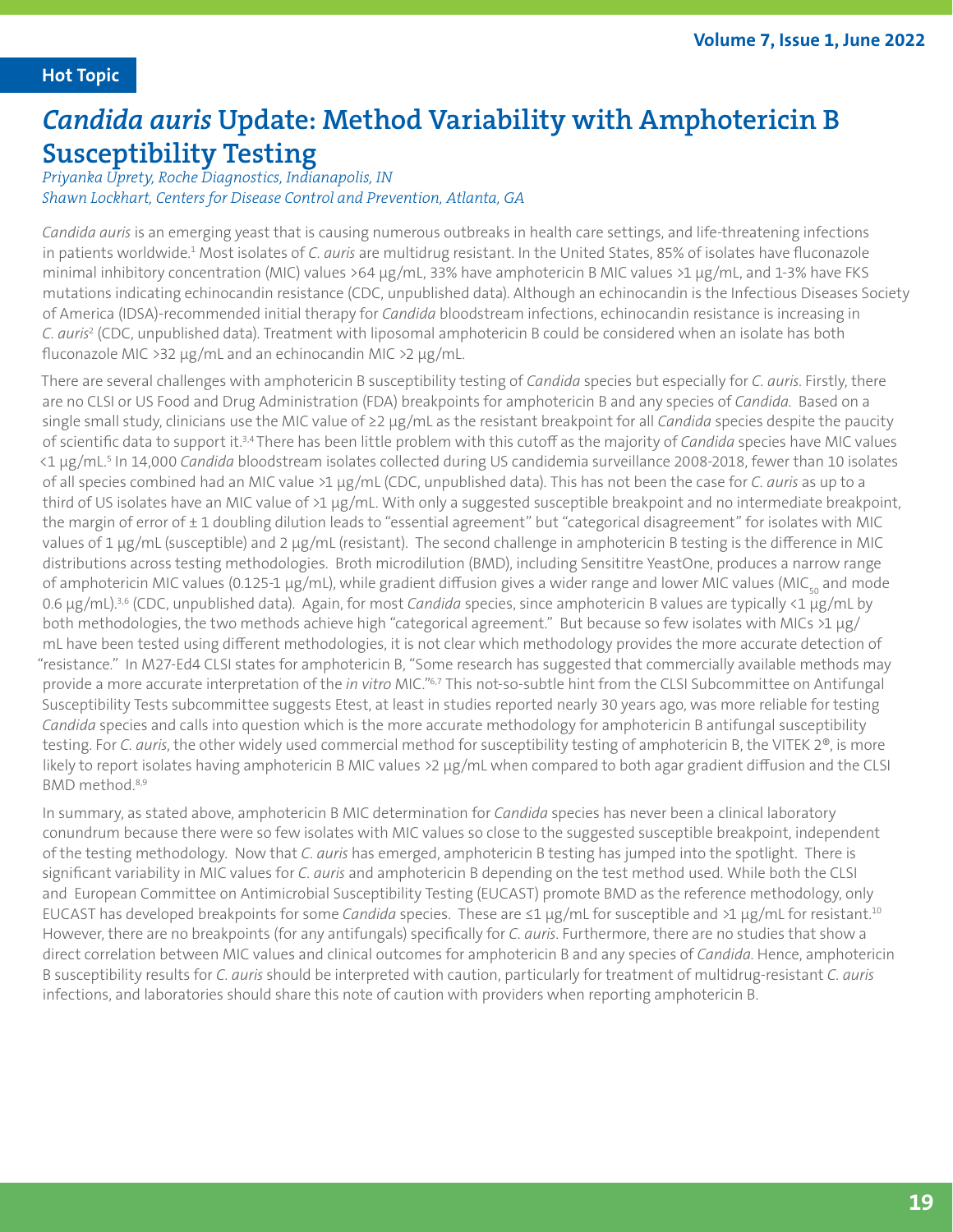### *Candida auris* **Update: Method Variability with Amphotericin B Susceptibility Testing (***Continued***)**

- **<sup>1</sup>** Lockhart SR, Berkow EL, Chow Net al. *Candida auris* for the clinical microbiology laboratory: Not your grandfather's *Candida* species. *Clin Microbiol Newsl.* 2017;39:99-103.
- **<sup>2</sup>** Lyman M, Forsberg K, Reuben J et al. *2021.* Notes from the Field: Transmission of Pan-Resistant and Echinocandin-Resistant *Candida auris* in Health Care Facilities - Texas and the District of Columbia, January-April 2021. *MMWR Morb Mortal Wkly Rep.* 2021;70:1022-1023.
- **<sup>3</sup>** Park BJ, Arthington-Skaggs BA, Hajjeh RA et al. Evaluation of amphotericin B interpretive breakpoints for *Candida* bloodstream isolates by correlation with therapeutic outcome. *Antimicrob Agents Chemother.* 2006;50:1287-1292.
- **<sup>4</sup>** Clancy CJ, Nguyen MH. Correlation between *in vitro* susceptibility determined by E test and response to therapy with amphotericin B: results from a multicenter prospective study of candidemia. *Antimicrob Agents Chemother.* 1999;43:1289- 1290.
- **<sup>5</sup>** Toda M, Williams SR, Berkow EL et al. Population-Based Active Surveillance for Culture-Confirmed Candidemia Four Sites, United States, 2012-2016. *MMWR Surveill Summ.* 2019;68:1-15.
- **<sup>6</sup>** Wanger A, Mills K, Nelson PW et al. Comparison of Etest and National Committee for Clinical Laboratory Standards broth macrodilution method for antifungal susceptibility testing: enhanced ability to detect amphotericin B-resistant *Candida* isolates. *Antimicrob Agents Chemother.* 1995;39:2520-2522.
- **<sup>7</sup>** CLSI. *Reference Method for Broth Dilution Antifungal Susceptibility Testing of Filamentous Fungi.* 3rd edition. Wayne, PA: Clinical and Laboratory Standards Institute; 2017.
- **<sup>8</sup>** Kathuria S, Singh PK, Sharma C et al. Multidrug-resistant *Candida auris* misidentified as *Candida haemulonii:* characterization by matrix-assisted laser desorption ionization-time of flight mass spectrometry and DNA sequencing and its antifungal susceptibility profile variability by Vitek 2, CLSI broth microdilution, and Etest method. *J Clin Microbiol.* 2015;53:1823-1830.
- **<sup>9</sup>** Morales-Lopez SE, Parra-Giraldo CM, Ceballos-Garzon A et al. Invasive infections with multidrug-resistant yeast *Candida auris,* Colombia. *Emerg Infect Dis.* 2017;23:162-164.
- **<sup>10</sup>** EUCAST. Breakpoint tables for interpretation of MICs for antifungal agents. https://www.eucast.org/fileadmin/src/media/ PDFs/EUCAST\_files/AFST/Clinical\_breakpoints/AFST\_BP\_v10.0\_200204\_updatd\_links\_200924.pdf. Accessed May 31, 2022.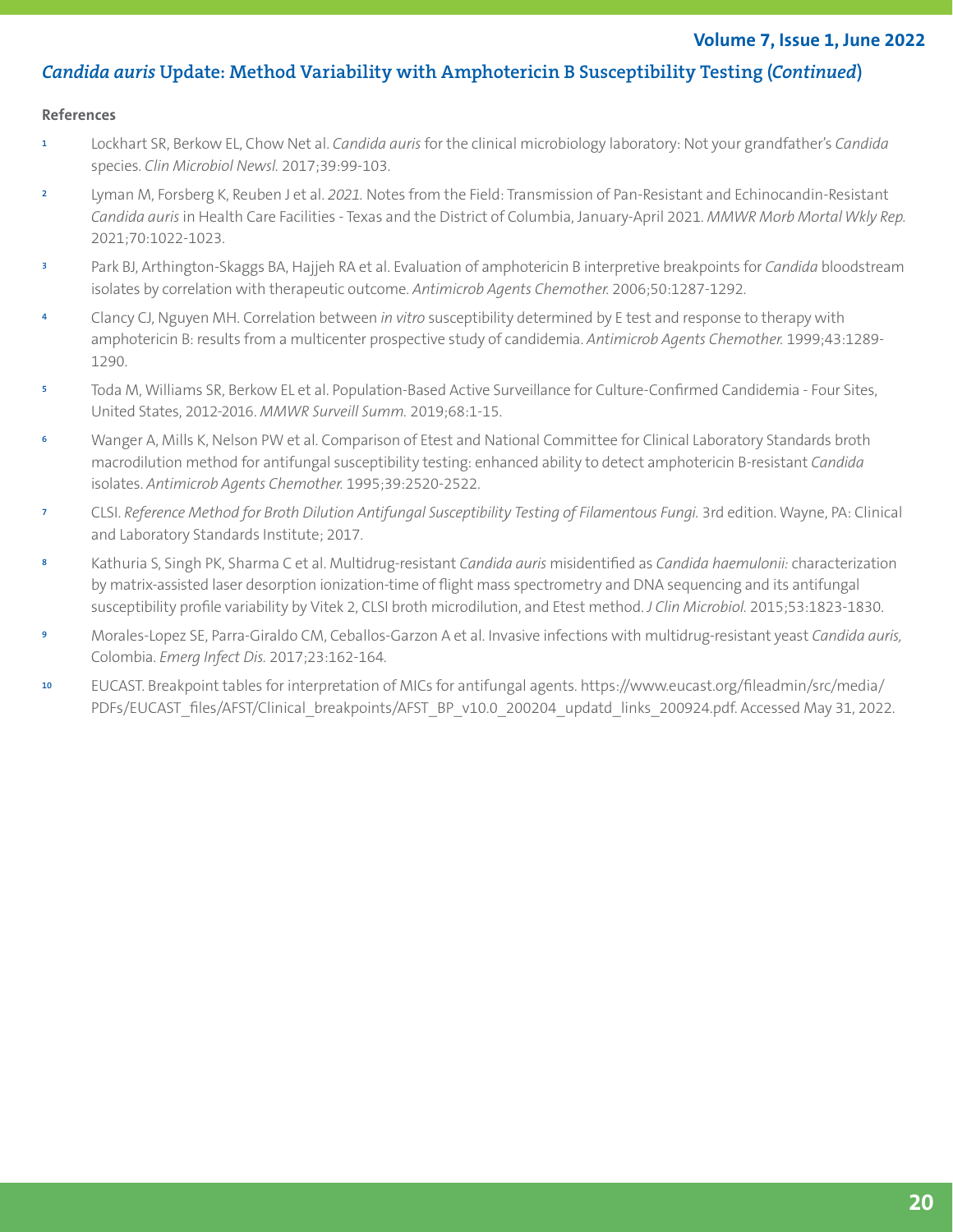## <span id="page-20-0"></span>**American Society for Microbiology Updates IQCP Guidance**

*Elizabeth Palavecino, Atrium Health Wake Forest Baptist, Winston-Salem, NC*

The American Society for Microbiology (ASM), in collaboration with CLSI and the College of American Pathologists (CAP), has updated individualized quality control plan (IQCP) resources previously posted on ASM's Clinical Microbiology Portal and added a new IQCP template for molecular test systems.

The updated IQCP templates for AST are:

- IQCP for Disk Diffusion AST
- IQCP for Minimal Inhibitory Concentration (MIC)-based AST System

These two templates have been updated to include further guidance on how to conduct risk assessment including, for example, a redesign of the risk assessment section by organizing the information into five categories. Updates and changes to these templates are noted in red font for ease of comparison with the previous versions. Laboratories that are updating or revising their IQCPs may consider adopting these updated templates or may continue to use the original templates.

The "NEW" IQCP template is:

• IQCP for QC of molecular test system.

This newly developed template can be used to prepare and organize an IQCP for QC of a commercial cartridge-based molecular test system for detection of a single or multiple targets. For ease of use, it follows the same format as the other IQCP templates but addresses risk acceptability assignments that apply specifically to molecular test systems, such as extraction failures, cross contamination, and change in pathogen target sequences.

These IQCP templates are available **[here.](https://asm.org/Protocols/Individualized-Quality-Control-Plan-IQCP)**

## **The Joint CLSI-EUCAST Working Group**

*Janet Hindler, LA County Department of Health, Los Angeles, CA Erika Matuschek, EUCAST Development Laboratory, Stockholm, Sweden*



The Joint CLSI-EUCAST Working Group (WG) was organized in 2018 and members include representatives from both CLSI and EUCAST. There are two main goals for this WG which are to:

**1.** Describe a method for disk content determination which can be used early in the drug development process to avoid having different disk contents in the CLSI and EUCAST standards.

**2.** Discuss differences between CLSI and EUCAST QC criteria, methods for establishing QC criteria and the possibility of harmonizing CLSI and EUCAST QC criteria. To date, two freely available **[guidelines](https://clsi.org/standards/products/microbiology/documents/m23s/)** have been published to support Goal 1, which include the following:

CLSI M23-S 1st Ed. Procedure for Optimizing Disk Contents (Potencies) for Disk Diffusion Testing of Antimicrobial Agents Using Harmonized CLSI and EUCAST Criteria

CLSI M23-S2 1st Ed. Process to Submit Disk Content (Potency) Data for Joint CLSI-EUCAST Working Group Review and Approval

Pharmaceutical representatives with questions about disk content submissions can contact CLSI through a dedicated **[webpage](https://clsi.org/m23-supplement-question/)** or EUCAST **[here.](https://www.eucast.org/links_and_contacts/eucast_contact_form/)**

The Joint CLSI EUCAST WG is now addressing opportunities to harmonize recommendations for development of QC processes and QC ranges.